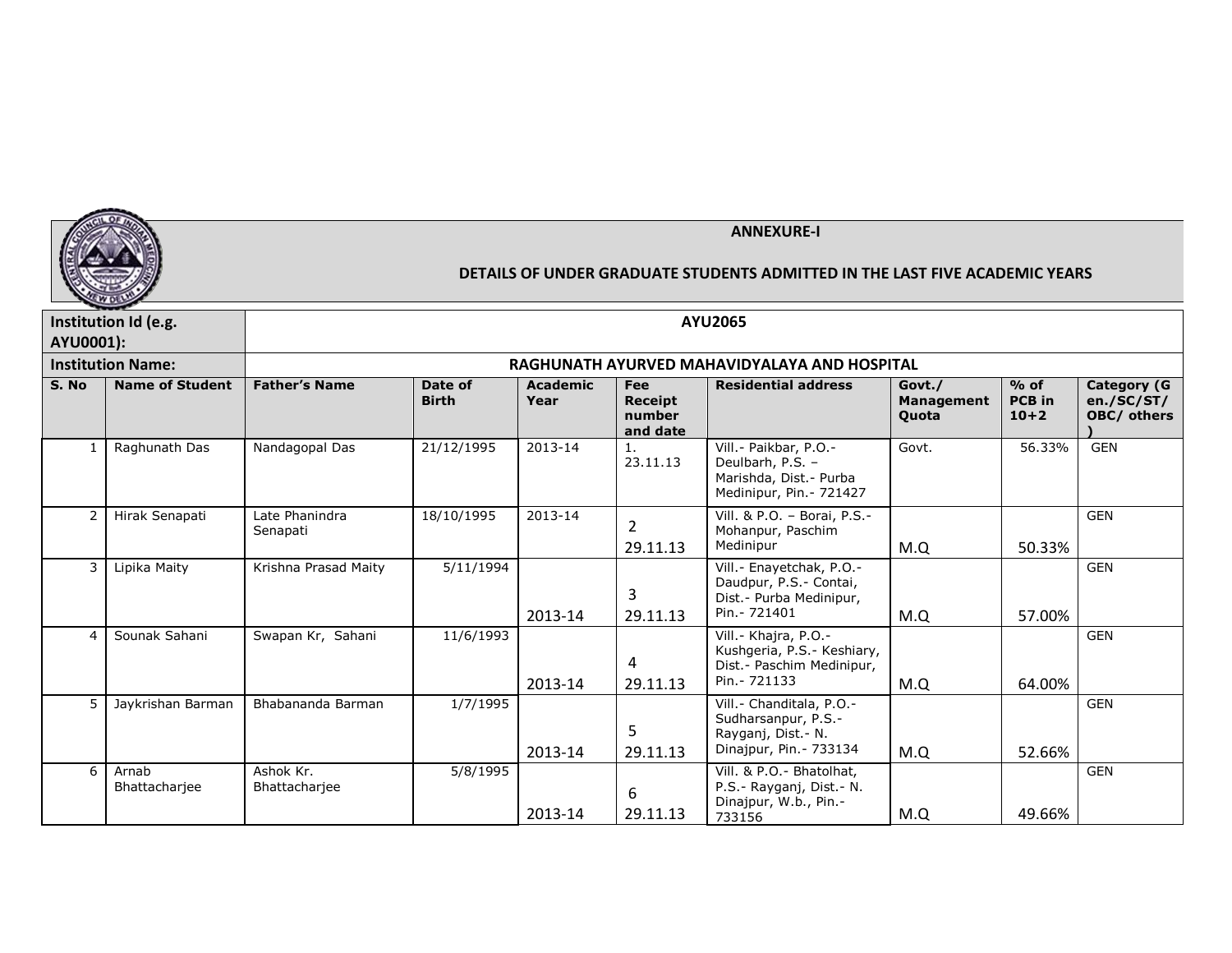| $\overline{7}$ | Devkumar Das                  | Pravangshu Das              | 5/10/1980  | 2013-14 | $\overline{7}$<br>29.11.13 | Vill - Kalika Kumari, P.O.<br>- Basantia, P.S.- Contai,<br>Dist.- Purba Medinpur,<br>W.B.                                           | M.Q | 53.83% | <b>GEN</b> |
|----------------|-------------------------------|-----------------------------|------------|---------|----------------------------|-------------------------------------------------------------------------------------------------------------------------------------|-----|--------|------------|
| 8              | Arati Sahoo                   | Birendra Nath Bag           | 19/10/1987 | 2013-14 | 8<br>29.11.13              | Vill.& P.O.- Hatabari, P.S.-<br>Contai, Dist. - Purba<br>Medinipur, W.B., Pin.-<br>721401                                           | M.Q | 67.00% | <b>GEN</b> |
| $\mathsf{q}$   | Parthpratim<br>Khatua         | Narayan Chandra<br>Khatua   | 10/11/1990 | 2013-14 | 9<br>29.11.13              | Vill .- Jagannathchak,<br>P.O. - Dhangaon, P.S. -<br>Contai, Dist. - Purba<br>Mediniipur, Pin. - 721401                             | M.Q | 63.66% | <b>GEN</b> |
| 10             | Shweta Kumari                 | W/o- Hariom Bihari          | 5/7/1991   | 2013-14 | 10<br>29.11.13             | c/o- Hariom Bihari "Sri<br>Lakshmi Niwas"<br>Srinandan path, west of<br>municipal chowk chapra,<br>Dist. - Saran(Bihar) -<br>841301 | M.Q | 58.33% | <b>GEN</b> |
| 11             | Surajit Jana                  | Guruprasad Jana             | 5/5/1991   | 2013-14 | 11<br>29.11.13             | Vill-2 <sup>nd</sup> part Jalpai, P.O.-<br>Baraghuni, P.S.-<br>Chandipur, Dist. - Purba<br>Medinipur                                | M.Q | 51.00% | <b>GEN</b> |
| 12             | Uday Kumar                    | Harinandan Yadav            | 10/12/1984 | 2013-14 | 12<br>29.11.13             | Vill - Chak Cheehaul, P.O.<br>& P.S.- Nawadpur, Dist.-<br>Patna, Bihar, Pin.-<br>801109                                             | M.Q | 57.66% | GEN        |
| 13             | Mouli Acharyya                | Dhananjay Acharyya          | 8/4/1995   | 2013-14 | 13<br>29.11.13             | , Vill. - Sadi, P.O. -<br>Sadihat, P.S. - Ramnagar,<br>Dist.- Purba Medinipur,<br>pin. - 721446                                     | M.Q | 49.66% | <b>GEN</b> |
| 14             | Fairy Jana                    | Haripada Jana               | 2/8/1984   | 2013-14 | 14<br>29.11.13             | 10, Rash Behari Ghosal<br>Lane, Salkia, Howrah -<br>711106                                                                          | M.Q | 52.00% | <b>GEN</b> |
| 15             | Susmita Bera                  | Mahesh Bera                 | 4/3/1995   | 2013-14 | 15<br>29.11.13             | 21/2, Purbachal, Canal<br>South Road, P.O. - Halu,<br>P.S. - Garfa, Kolkata - 78                                                    | M.Q | 53.33% | <b>GEN</b> |
| 16             | Virendra Kumar<br>Vishwakarma | Chhangur Ram<br>Vishwakarma | 5/9/1980   | 2013-14 | 16<br>29.11.13             | Pindra, Varanasi                                                                                                                    | M.Q | 60.66% | <b>GEN</b> |
| 17             | Varun Bhardwaj                | Sawaliya Prasad Singh       | 21/05/1995 | 2013-14 | 17<br>29.11.13             | Hariom Bihari, Srilaxmi<br>Niwas, Srinandanpath<br>West of Municipal, Chak<br>chapra, Dist. - Saran,<br>Bihar                       | M.Q | 68.00% | <b>GEN</b> |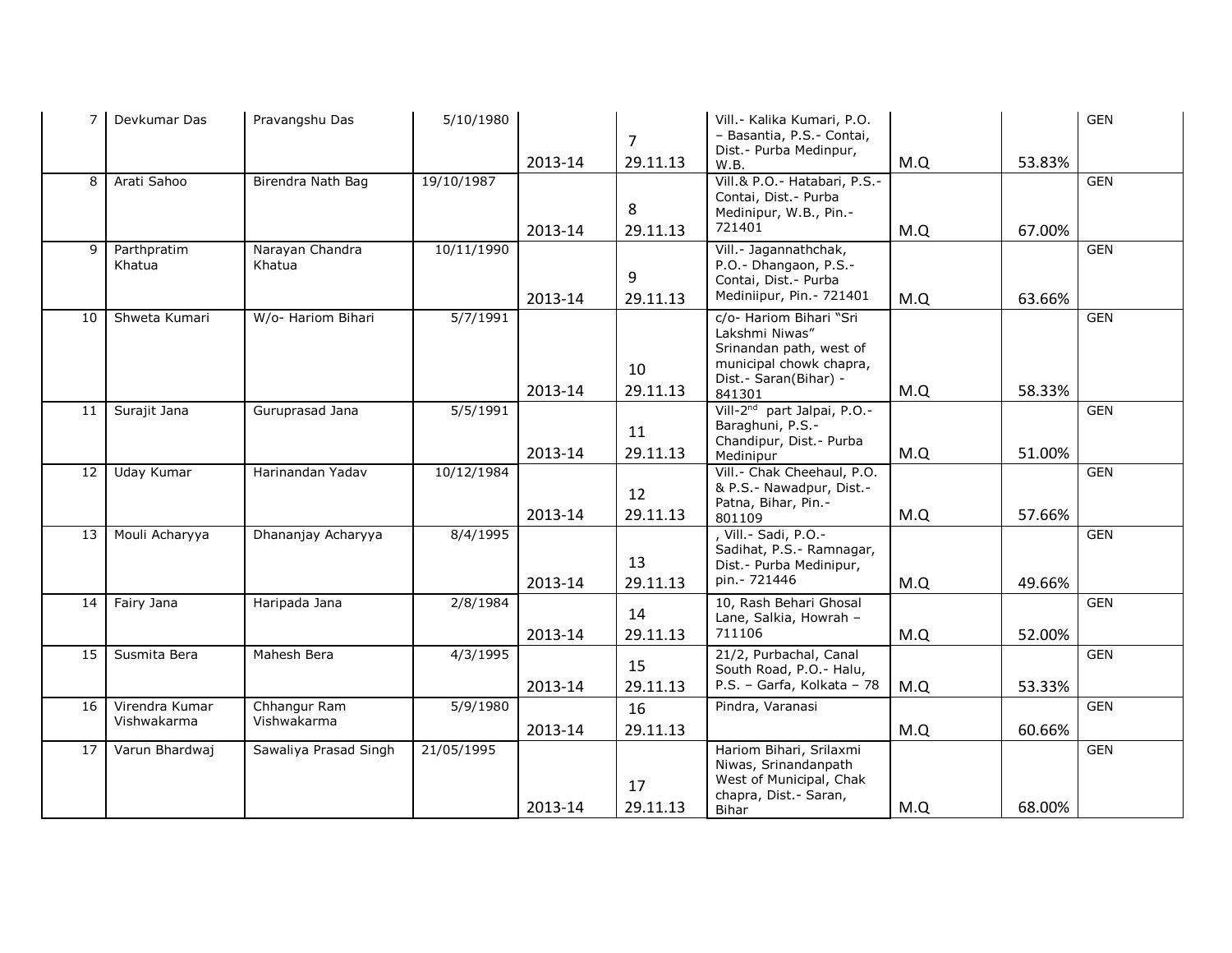| 18 | Anulipi Pal                 | Srikrishna Pal             | 8/3/1991   | 2013-14 | 18<br>29.11.13  | Vill. - Majila, P.O. - D.<br>Dauki, P.S. - Contai, Dist. -<br>Purba Medinipur, 721401               | M.Q | 78.33% | <b>GEN</b> |
|----|-----------------------------|----------------------------|------------|---------|-----------------|-----------------------------------------------------------------------------------------------------|-----|--------|------------|
| 19 | Harshvardhan<br>Choudhary   | Bijendra Kumar             | 6/4/1993   | 2013-14 | 19,<br>29.11.13 | Vill. - Muhalla, Dehri<br>Onsone, Dist. - Rohtas,<br>Bihar, 821307                                  | M.Q | 66.33% | <b>GEN</b> |
| 20 | Mamta Igral                 | Jagat Singh Igral          | 01.07.1995 | 2013-14 | 20,<br>29.11.13 | Lelumalkot, po-<br>wadda, dist-<br>pithoraga.rh, (uttrakhand).                                      | M.Q | 58.33% | <b>GEN</b> |
| 21 | Mosammat Manjula<br>khatun. | Sk abul hossain mia        | 8/12/1974  | 2013-14 | 21,<br>29.11.13 | Gimageria.po-<br>srirampur, ps-contai, dist-<br>purba-medinipur-721401                              | M.Q | 62.00% | <b>GEN</b> |
| 22 | Arpan Kumar<br>Chaudhury    | Harendra Nath<br>Choudhury | 18/11/1995 | 2013-14 | 22,<br>29.11.13 | Vill. & P.O. $-$<br>Gangarampur, P.S. -<br>Gangarampur, Dist.-<br>Dakshin Dinajpur, Pin.-<br>733124 | M.Q | 50.33% | <b>GEN</b> |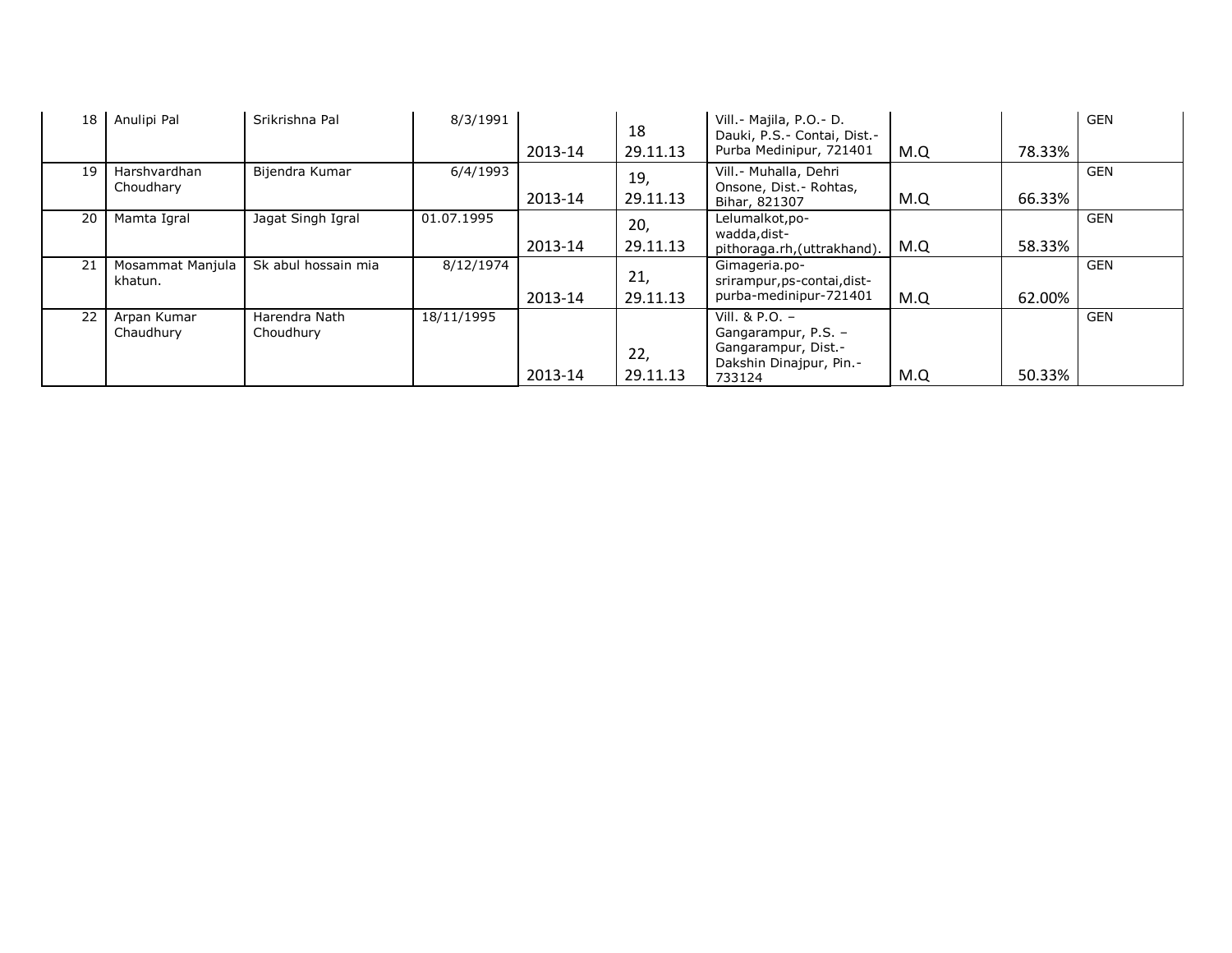

|              | Institution Id (e.g. AYU0001):      | <b>AYU0265</b>                  |                      |                         |                                          |                                                                                |                                      |                       |                                                   |  |
|--------------|-------------------------------------|---------------------------------|----------------------|-------------------------|------------------------------------------|--------------------------------------------------------------------------------|--------------------------------------|-----------------------|---------------------------------------------------|--|
|              | <b>Institution Name:</b>            |                                 |                      |                         |                                          | RAGHUNATH AYURVED MAHAVIDYALAYA & HOSPITAL                                     |                                      |                       |                                                   |  |
| S. No        | <b>Name of Student</b>              | <b>Father's Name</b>            | <b>Date of Birth</b> | <b>Academic</b><br>Year | <b>Fee Receipt</b><br>number and<br>date | <b>Residential address</b>                                                     | Govt./<br><b>Management</b><br>Quota | % of PCB<br>in $10+2$ | <b>Category (Gen</b><br>./SC/ST/<br>OBC/ others ) |  |
| $\mathbf{1}$ | <b>TAPAS KR BERA</b>                | PIJUSH KANTI BERA               | 19.06.1995           | 2014-15                 | 23, 02.09.14                             | VILL.- TENTULBERIA, P.O.-<br>DEBHOG, P.S.- BHANIPUR, DIST.-<br>PURBA MEDINIPUR | GOVT.                                | 69.00%                | <b>GEN</b>                                        |  |
| 2            | ANNESHA KARAN                       | SAIBAL KANTI<br><b>KARAN</b>    | 09.09.1997           | 2014-15                 |                                          | VILL.+ P.O. - PAISI, P.S.-<br>BHUPATINAGAR, DIST.-<br><b>PURBA MEDINIPUR</b>   | GOVT.                                | 52.20%                | GEN                                               |  |
| 3            | PARITOSH BARMAN                     | <b>DAMODAR</b><br><b>BARMAN</b> | 20.01.1991           | 2014-15                 |                                          | SERPUR, RANIGANJ, UTTAR<br><b>DINAJPUR</b>                                     | MANAGEMENT                           | 53.40%                | <b>SC</b>                                         |  |
| 4            | <b>CHANDRIKA</b><br><b>ADHIKARY</b> | SHYAMAL<br><b>ADHIKARY</b>      | 18.06.1994           | 2014-15                 | 29, 08.09.14                             | JAGANATHPUR, PHOLASAR,<br>ULBARIYA, HOWRAH                                     | GOVT.                                | 61.80%                | GEN                                               |  |
| 5            | PIYALI KUNDU                        | SRIMANTA KUNDU                  | 10.09.1995           | 2014-15                 | 30, 08.09.14                             | VILL. & P.O.- CHANDRABAN,<br>P.S.- ARAMBAG, HOOGHLY                            | GOVT.                                | 73.80%                | GEN                                               |  |
| 6            | PINKI PRAMANIK                      | SITANSU SEKHAR<br>PRAMANIK      | 22.09.1989           | 2014-15                 | 31, 08.09.14                             | VILL. - BASUDEVPUR,<br>NANDAKUMAR, PURBA<br><b>MEDINIPUR</b>                   | GOVT.                                | 66.80%                | GEN                                               |  |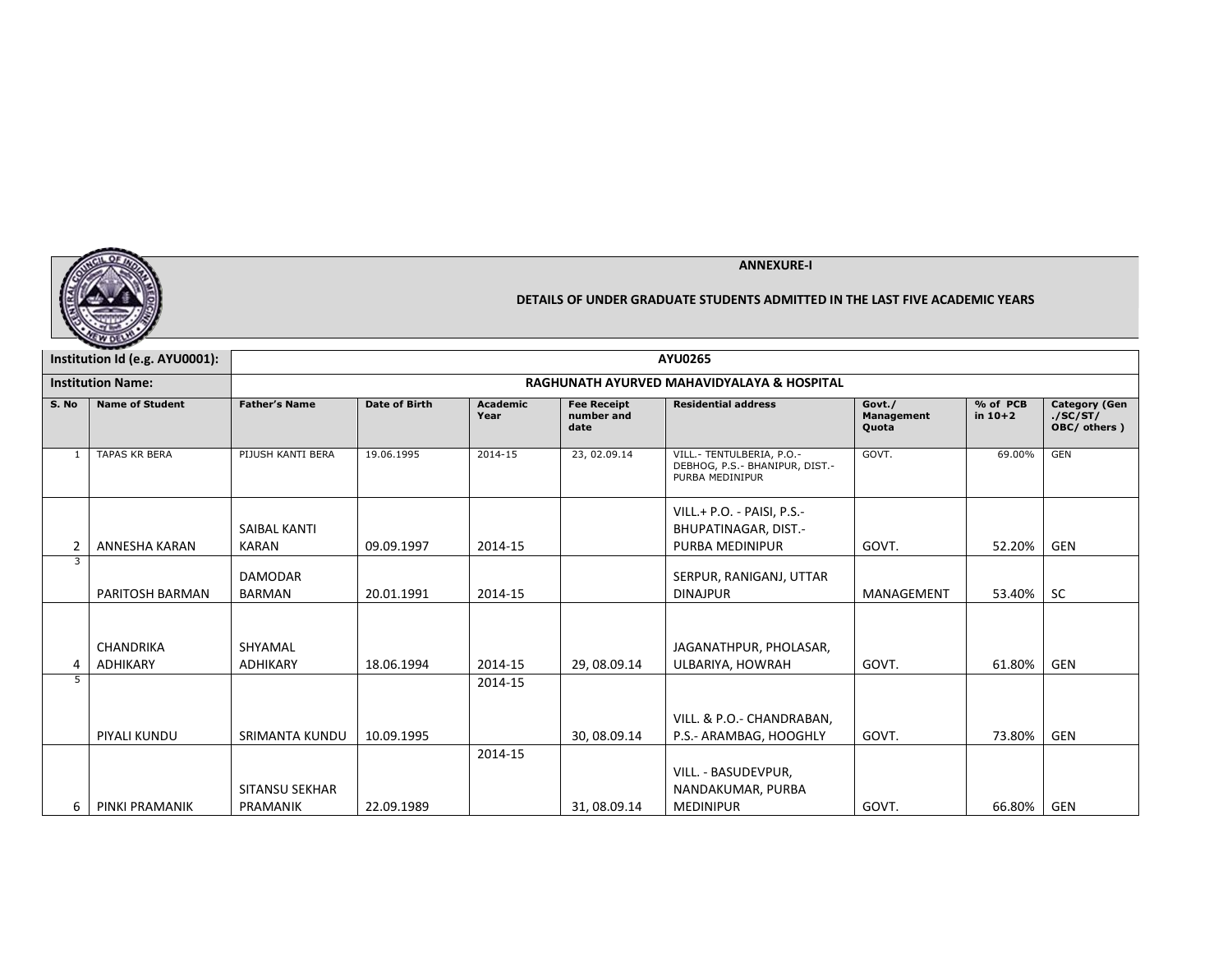| 7 <sup>7</sup> |                       |                       |            | 2014-15 |                |                                                      |       |        |            |
|----------------|-----------------------|-----------------------|------------|---------|----------------|------------------------------------------------------|-------|--------|------------|
|                |                       |                       |            |         |                | VILL. & P.O. & P.S.- CONTAI,                         |       |        |            |
|                | <b>SURJANI GURIA</b>  | <b>SURANJAN GURIA</b> | 18.06.1996 |         |                | DIST.- PURBA MEDINIPUR                               | GOVT. | 74.60% | GEN        |
|                |                       |                       |            | 2014-15 |                | LAKURDI BYBASS MORE,                                 |       |        |            |
| 8              | <b>SOUMIK SAHA</b>    | SUKANTA SAHA          | 23.10.1993 |         | 32, 09.09.14   | <b>BURDWAN</b>                                       | GOVT. | 52.40% | GEN        |
| $\mathbf{Q}$   |                       |                       |            | 2014-15 |                |                                                      |       |        |            |
|                |                       |                       |            |         |                | 138, A.J.C BOSE ROAD, KOL -                          |       |        |            |
|                | <b>VIJAY PRASAD</b>   | <b>LAUHAR PRASAD</b>  | 01.01.1987 |         | 33, 09.09.14   | 14                                                   | GOVT. | 71.60% | GEN        |
|                |                       |                       |            | 2014-15 |                |                                                      |       |        |            |
|                |                       |                       |            |         |                | VILL.- TERAPAKHIA, P.O. &<br>P.S.- MAHISADAL, DIST.- |       |        |            |
| 10             | <b>SOUMITA BERA</b>   | TAPAS KR. BERA        | 01.05.1997 |         | 34, 10.09.14   | PURBA MEDINIPUR                                      | GOVT. | 52.60% | <b>GEN</b> |
| 11             |                       |                       |            | 2014-15 |                |                                                      |       |        |            |
|                | <b>MOUMITA TEWARI</b> | <b>HEMANTA TEWARI</b> | 21.10.1995 |         | 00             | RANIGUNJ, BURDWAN                                    | GOVT. | 53.00% | <b>GEN</b> |
|                |                       |                       |            | 2014-15 |                |                                                      |       |        |            |
|                |                       |                       |            |         |                | VILL.- SANKARDARDI, P.O.-                            |       |        |            |
|                |                       |                       |            |         |                | GUJARPUR, SHYAMPUR,                                  |       |        |            |
| 12<br>13       | RIYA DHARA            | ARABINDA DHARA        | 17.03.1997 |         | 38, 11.09.14   | HOWRAH                                               | GOVT. | 53.80% | GEN        |
|                |                       |                       |            | 2014-15 |                | VILL.- KHIDIRPUR, P.O.-                              |       |        |            |
|                |                       |                       |            |         |                | DOULATNAGAR, P.S.-                                   |       |        |            |
|                |                       |                       |            |         |                | HARISHCHANDRAPUR,                                    |       |        |            |
|                | <b>ARINDAM DAS</b>    | JAYANTA KR. DAS       | 31.03.1996 |         | 37, 11.09.14   | <b>MALDA</b>                                         | GOVT. | 65.40% | GEN        |
|                |                       |                       |            | 2014-15 |                | VILL.- AZRA, P.O.- CHAMPI,                           |       |        |            |
|                |                       |                       |            |         |                | P.S.- MAHISADAL, PURBA                               |       |        |            |
| 14             | <b>DEBALINA MAITI</b> | <b>DEBASIS MAITI</b>  | 16.08.1996 |         | 39, 11.09.14   | <b>MEDINIPUR</b>                                     | GOVT. | 65.00% | GEN        |
| 15             |                       |                       |            | 2014-15 |                | VII. & P.O.- SATITHAN, P.S.-                         |       |        |            |
|                | APURBA DUTTA          | AMIYALAL DUTTA        | 01.11.1990 |         | 40, 11.09.14   | DADPUR, DIST.- HOOGHLY                               | GOVT. | 65.20% | GEN        |
|                |                       |                       |            | 2014-15 |                |                                                      |       |        |            |
|                |                       | <b>BISWANATH</b>      |            |         |                | GHURNI ADITYAPARA, P.S.-                             |       |        |            |
| 16             | PAPAI ADHIKARY        | ADHIKARY              | 27.01.1998 |         | 41, 12.09.14   | KOTWA, NADIA                                         | GOVT. | 61.60% | GEN        |
| 17             |                       |                       |            | 2014-15 |                | VILL.- KARANJI NAYAPARA,                             |       |        |            |
|                |                       |                       |            |         |                | P.O.- U. KARANJI, P.S.-                              |       |        |            |
|                |                       |                       |            |         |                | KUSHMANDI, DIST.- DAKSHIN                            |       |        |            |
|                | <b>ARIF HOSSAIN</b>   | <b>NAJMUL HOSUE</b>   | 25.01.1996 |         | 42, 11.09.2014 | <b>DINAJPUR</b>                                      | GOVT. | 60.80% | OBC        |
|                |                       | DHIREN CH.            |            | 2014-15 |                | VILL. - SUBHASGANJ, P.S.-                            |       |        |            |
| 18             | <b>KOUSHIK BISWAS</b> | <b>BISWAS</b>         | 22.01.1995 |         | 43, 19.09.14   | RANIGANJ, DIST. - D. DINAJPUR                        | GOVT. | 54.20% | OBC        |
| 19             |                       |                       |            | 2014-15 |                |                                                      |       |        |            |
|                |                       |                       |            |         |                | SHAMSAL HUDA ROAD,                                   |       |        |            |
|                | KAZI FAZLE HAQUE      | KAZI MD ALI           | 28.11.1992 |         | 44, 30.09.14   | KARAYA KOLKATA - 17                                  | GOVT. | 51.60% | GEN        |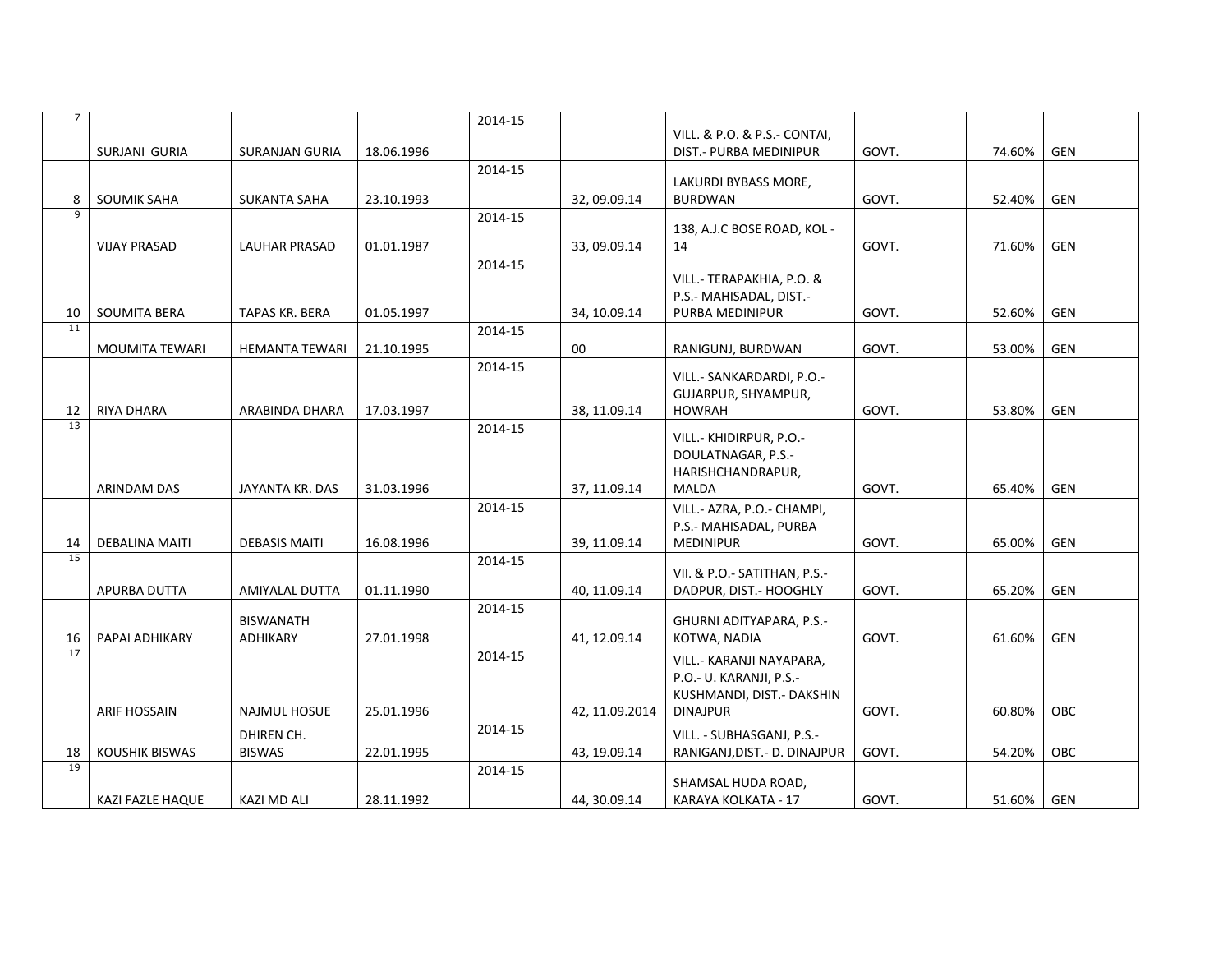|                       |                       |                       |            | 2014-15 |              | 18/24/77 MISRIPUKAR ROAD,<br>HALISAHAR, KHALBATI, |                   |        |              |
|-----------------------|-----------------------|-----------------------|------------|---------|--------------|---------------------------------------------------|-------------------|--------|--------------|
|                       |                       | PARTHA PATIM          |            |         |              | HAZINAGAR, BIZPUR, NORTH                          |                   |        |              |
| 20<br>$\overline{21}$ | POULAMI HALDER        | <b>HALDER</b>         | 11.04.1995 |         | 46, 22.11.14 | 24 PARGANAS                                       | MANAGEMENT        | 71.66% | <b>SC</b>    |
|                       |                       |                       |            | 2014-15 |              | VILL.- ATHILAGORI, P.O. &                         |                   |        |              |
|                       |                       | MANABENDRA            |            |         |              | P.S.- CONTAI, DIST.- PURBA                        |                   |        |              |
|                       | <b>SUMAN MAITY</b>    | <b>MAITY</b>          | 01.01.1997 | 2014-15 | 47, 30.10.14 | <b>MEDINIPUR</b>                                  | MANAGEMENT        | 70.00% |              |
|                       |                       |                       |            |         |              | <b>VILL.-NARAHARIPUR PO.-</b>                     |                   |        |              |
|                       |                       |                       |            |         |              | SAGAR, KRISHNANAGAR, PS.-                         |                   |        |              |
| 22                    | APURBA SAHOO          | NIRMAL SAHOO          | 02.10.1995 |         | 48, 30.10.14 | SAGAR.743373                                      | MANAGEMENT        | 55.33% | <b>OBC</b>   |
| $\overline{23}$       |                       |                       |            | 2014-15 |              |                                                   |                   |        |              |
|                       |                       |                       |            |         |              | VILL.-WARIA COAL                                  |                   |        |              |
|                       | ALOK KUMAR RAM        | <b>MOHAN RAM</b>      | 07.06.1996 |         |              | DIPO, DURGAPUR. PO. - MAYA                        | MANAGEMENT        | 53.66% | <b>SC</b>    |
|                       |                       |                       |            | 2014-15 | 49, 30.10.14 | <b>BAZAR</b>                                      |                   |        |              |
|                       |                       |                       |            |         |              | VILL.-40, LAXMIGHAT, ROAD                         |                   |        |              |
|                       |                       | MITHU KUMAR           |            |         |              | KHARDAH, PO.-                                     |                   |        |              |
| 24                    | <b>GAYATRI KUMARI</b> | BHUIYAN               | 01.01.1996 |         | 50, 30.10.14 | TITAGHAR.24PGS(N).                                | MANAGEMENT        | 58.66% | <b>SC</b>    |
| 25                    |                       |                       |            | 2014-15 |              |                                                   |                   |        |              |
|                       |                       |                       |            |         |              | <b>SHIV VATIKA</b>                                |                   |        |              |
|                       |                       |                       |            |         |              | COLONY, SUMERPUR, PALI, RAJ                       |                   |        |              |
|                       | <b>KAMLESH KUMAR</b>  | <b>SACHIN KUMAR</b>   | 06.07.1983 |         | 51, 30.10.14 | ASTHAN-306902                                     | MANAGEMENT        | 88.00% | <b>GEN</b>   |
|                       |                       |                       |            | 2014-15 |              | <b>BANGRA EAST TOLA, PO.-</b>                     |                   |        |              |
|                       |                       |                       |            |         |              | DUMARSAN, PS-                                     |                   |        |              |
| 26                    | SARFARAJ ALAM         | <b>SAHADAT HUSAIN</b> | 04.05.1995 |         | 52, 30.10.14 | MASHRAKH, DIST-<br>SARAN, BIHAR, PIN-841410.      | <b>MANAGEMENT</b> | 63.33% | <b>ISLAM</b> |
| 27                    |                       |                       |            | 2014-15 |              | <b>BANGRA EAST TOLA, PO.-</b>                     |                   |        |              |
|                       |                       |                       |            |         |              | DUMARSAN, PS-                                     |                   |        |              |
|                       |                       |                       |            |         |              | MASHRAKH, DIST-                                   |                   |        |              |
|                       |                       |                       |            |         |              | CHAPRA, SARAN BIHAR, PIN-                         |                   |        |              |
|                       | Washim Akram          | SADIQUE ANSARI        | 10.01.1996 |         | 53, 30.10.14 | 841410.                                           | <b>MANAGEMENT</b> | 60.33% | <b>ISLAM</b> |
|                       |                       |                       |            | 2014-15 |              |                                                   |                   |        |              |
|                       |                       |                       |            |         |              | <b>MAIN</b>                                       |                   |        |              |
|                       |                       | SAMARENDRA            |            |         |              | ROAD, OLD, RASULPUR, FIROZA                       |                   |        |              |
| 28                    | Babita Sarkar         | <b>NATH SARKAR</b>    | 20.02.1984 |         | 54, 30.10.14 | BAD, UP-203203                                    | MANAGEMENT        | 59.00% | GEN          |
| 29                    |                       |                       |            | 2014-15 |              |                                                   |                   |        |              |
|                       |                       |                       |            |         |              | <b>VILL.-STATE FORM</b>                           |                   |        |              |
|                       |                       | RAJENDRA NATH         |            |         |              | COLONY., PO+PS.-ISLAMPUR,                         |                   |        |              |
|                       | Ramit Singha          | SINGHA                | 13.02.1991 |         | 55, 30.10.14 | DIST-U.DINAJPUR,733202                            | MANAGEMANT        | 57.33% | - SC         |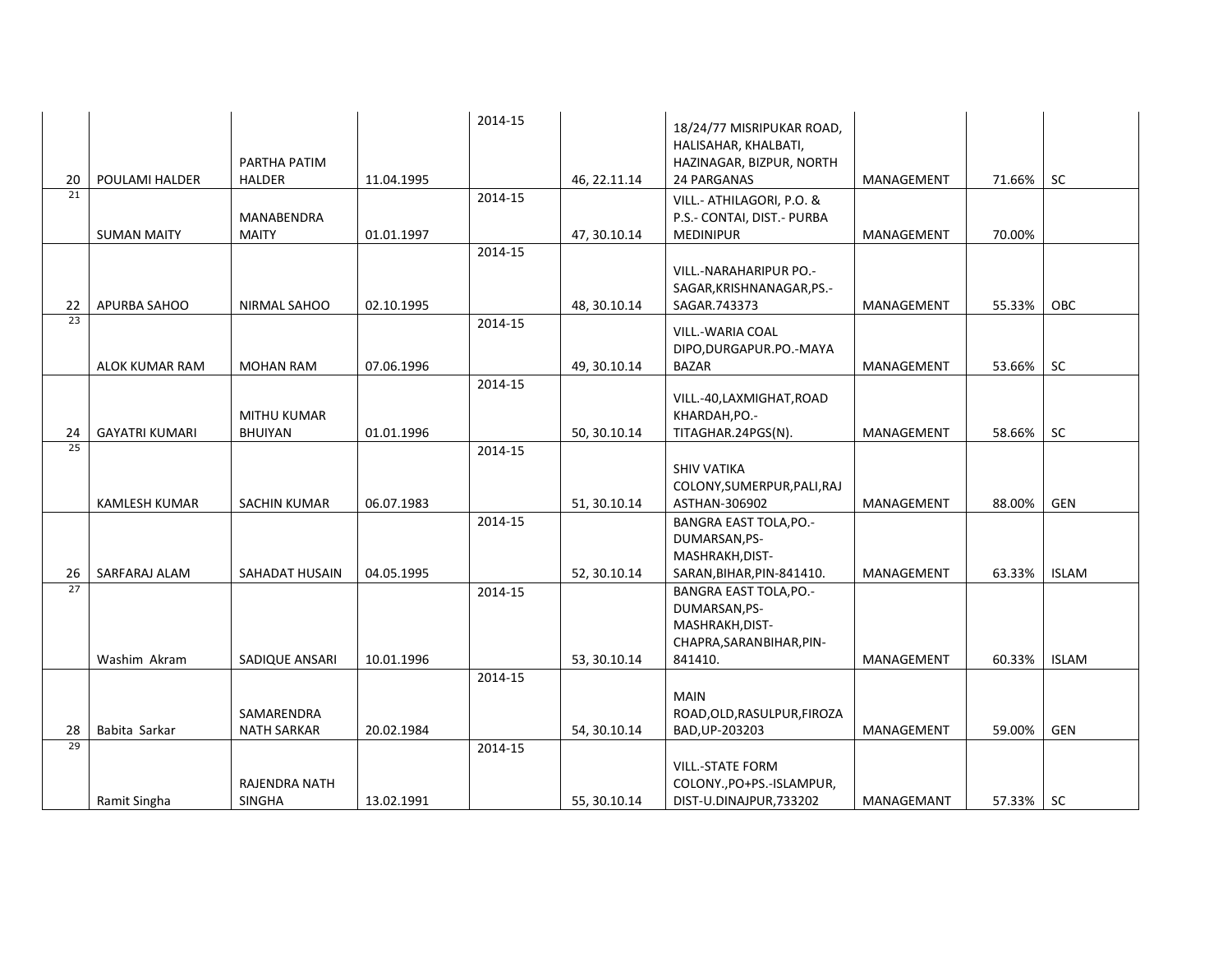|                 |                       |                      |            | 2014-15 |              |                              |            |        |            |
|-----------------|-----------------------|----------------------|------------|---------|--------------|------------------------------|------------|--------|------------|
|                 |                       |                      |            |         |              | 589/1, NAI BASTI NEAR, JAY   |            |        |            |
|                 |                       |                      |            |         |              | SHREE, TALKY, FAROZABAD, PIN |            |        |            |
| 30              | <b>ANUPMA</b>         | <b>AVTAR KUMAR</b>   | 29.9.1994  |         | 56, 30.10.14 | $-283203.$                   | MANAGEMANT | 58.00% | <b>GEN</b> |
| $\overline{31}$ |                       |                      |            | 2014-15 |              |                              |            |        |            |
|                 |                       |                      |            |         |              | 589/1, NAI BASTI NEAR, JAY   |            |        |            |
|                 |                       |                      |            |         |              | SHREE, TALKY, FAROZABAD, PIN |            |        |            |
|                 | Gourab Kumar.         | <b>GAUTAM KUMAR</b>  | 23.11.1996 |         | 57, 30.10.14 | $-283203.$                   | MANAGEMENT | 56.33% | <b>SC</b>  |
|                 |                       |                      |            | 2014-15 |              |                              |            |        |            |
|                 |                       | <b>GOURANGA</b>      |            |         |              | AT-AKANDI, PO-BASTA, PS-     |            |        |            |
| 32<br>33        | Sima Tunga            | <b>TUNGA</b>         | 02.03.1997 |         | 58, 30.10.14 | SINGLA, DIST-ODISHA.         | MANAGEMANT | 59.00% | GEN        |
|                 |                       |                      |            | 2014-15 |              | C/O-ALEYA SULTANA, QRT NO-   |            |        |            |
|                 |                       |                      |            |         |              | D/5, KUIKOTA                 |            |        |            |
|                 |                       | MOJAMMEL             |            |         |              | R.H.E., MIDNAPUR, PASCHIM    |            |        |            |
|                 | Siraj Mallik          | <b>HOGUE MALLICK</b> | 10.05.1995 |         | 59, 30.10.14 | MEDINIPUR.                   | MANAGEMANT | 50.66% |            |
|                 |                       |                      |            | 2014-15 |              | K.B.GOTE KUJU, KUJU SOUTH    |            |        |            |
|                 |                       |                      |            |         |              | MURPA, KUJU                  |            |        |            |
|                 |                       |                      |            |         |              | MANDARANGASH, JHARKHAN       |            |        |            |
| 34<br>35        | Baji Rao              | <b>KRISHAN RAO</b>   | 22.9.1995  |         | 60, 30.10.14 | D-825316                     | MANAGEMANT | 69.33% | <b>OBC</b> |
|                 |                       |                      |            | 2014-15 |              | VILL+PO-MADHAB PORE., PS-    |            |        |            |
|                 |                       | <b>BIBHAS KUMAR</b>  |            |         |              | BHUPATINAGAR, DIST-PURBA-    |            |        |            |
|                 | Monalisha Das.        | <b>DAS</b>           | 30.04.1997 |         | 61, 30.10.14 | MEDINIPUR, PIN-721626        | MANAGEMANT | 78.33% | <b>GEN</b> |
|                 |                       |                      |            | 2014-15 |              |                              |            |        |            |
|                 |                       |                      |            |         |              | VILL-PUMLIA, PS-             |            |        |            |
|                 |                       |                      |            |         |              | SENDANGA.DIST-NORTH-         |            |        |            |
| 36              | Dhiman Biswas         | <b>SAMAR BISWAS</b>  | 04.05.1993 |         | 62, 30.10.14 | 24PGS.                       | MANAGEMANT | 81.33% | <b>SC</b>  |
|                 |                       |                      |            | 2014-15 |              | KHARIAR ROAD, PS-            |            |        |            |
|                 |                       |                      |            |         |              | JONK, DIST-                  |            |        |            |
| 37              | Kumari Sakshi Jain    | <b>RITES JAIN</b>    | 14.02.1999 |         | 63, 30.10.14 | NUAPADA, ODISHA. 766004.     | MANAGEMANT | 51.33% | GEN        |
| $\overline{38}$ |                       | YASHWANT             |            | 2014-15 |              | VILL+PO-MONGRAPALI, DIST-    |            |        |            |
|                 | Tushar                | <b>KUMAR</b>         | 21.5.1996  |         | 64, 30.10.14 | MAHSAMAND, RAIPUR            | MANAGEMANT | 51.66% | <b>GEN</b> |
|                 |                       |                      |            | 2014-15 |              | VILL+PO-KURADHIKA, P.S-      |            |        |            |
|                 |                       |                      |            |         |              | JUGPURA.DIST-                |            |        |            |
|                 |                       |                      |            |         |              | MAYURBHANJ, ODISHA, 75705    |            |        |            |
| 39              | <b>URMILA MOHANTA</b> | KARNA MOHANTA        | 7.7.1997   |         | 65, 30.10.14 | 2                            | MANAGEMANT | 54.66% | <b>GEN</b> |
| 40              |                       |                      |            | 2014-15 |              | DULOPALI, PO-                |            |        |            |
|                 |                       |                      |            |         |              | DAMDAMA, VIA-                |            |        |            |
|                 |                       |                      |            |         |              | BARAMKELA., DIST-            |            |        |            |
|                 |                       |                      |            |         |              | RAIGARH, PIN-                |            |        |            |
|                 | DINES KUMAR SAV       | <b>CHANDAN SAV</b>   | 15.12.1980 |         | 66, 30.10.14 | 496551, CHHATTISGARH.        | MANAGEMANT | 51.00% | GEN        |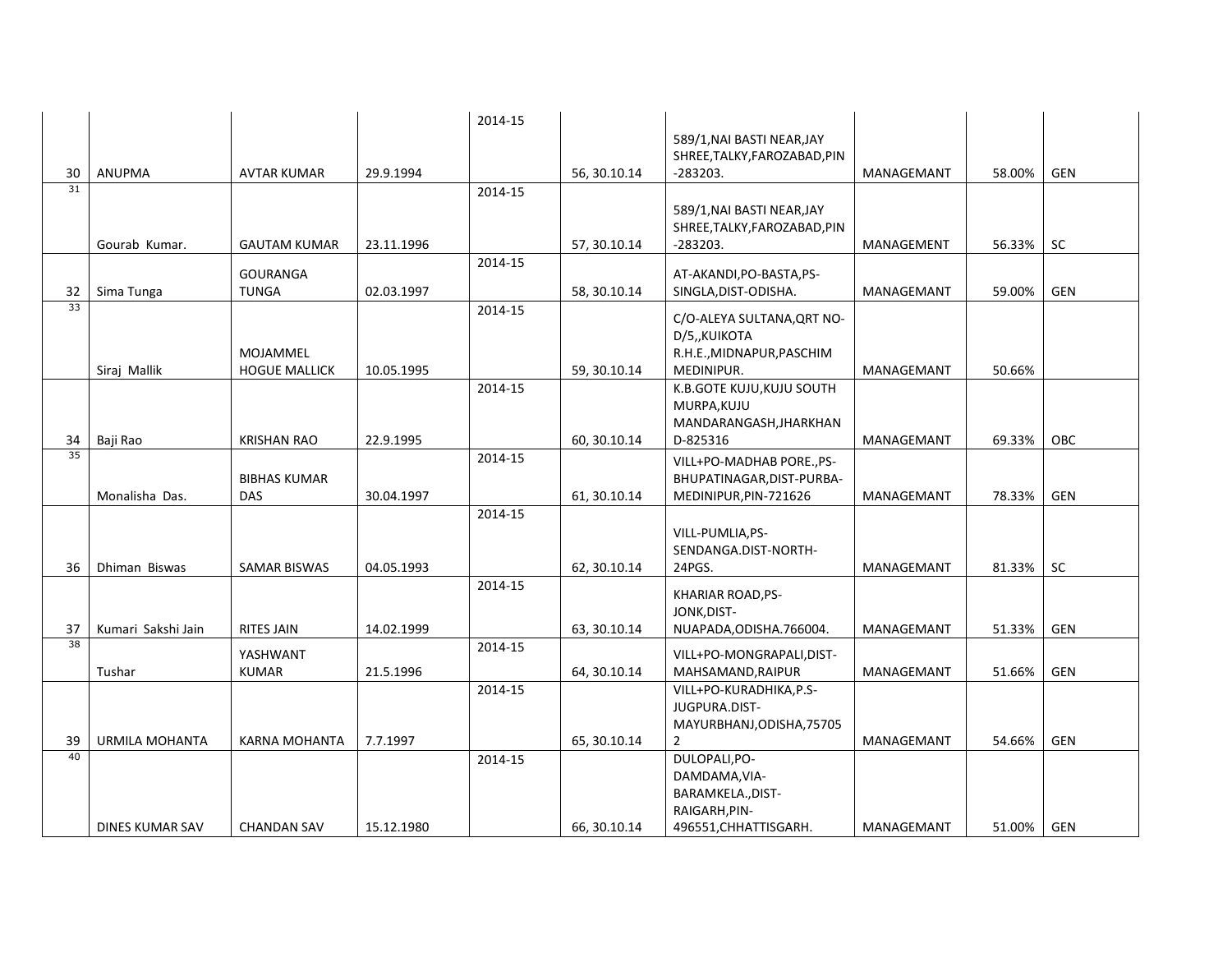|    |                         |                               |            | 2014-15 |              |                                                                                                                                 |            |        |            |
|----|-------------------------|-------------------------------|------------|---------|--------------|---------------------------------------------------------------------------------------------------------------------------------|------------|--------|------------|
| 41 | AJAY PRAKASH PATEL      | SITARAM PATEL                 | 17.08.1995 |         | 67, 30.10.14 | SARAIPALI, HIRRI, BARAMKELA,<br>RAIGA, CHHATTISHGARH.                                                                           | MANAGEMANT | 56.00% | GEN        |
| 42 |                         |                               |            | 2014-15 |              |                                                                                                                                 |            |        |            |
|    |                         |                               |            |         |              | RAIPUR CHAUREHA, PO-<br>PURANDARPUR, DIST-<br>MAHARAJGANG, UP.PIN-                                                              |            |        |            |
|    | PANKAJ KUMAR            | <b>DUKHI PRASAD</b>           | 30.7.1988  |         | 68, 30.10.14 | 273162,                                                                                                                         | MANAGEMANT | 56.33% | OBC        |
| 43 | <b>SEEMA MEHER</b>      | <b>MAHADEV MEHER</b>          | 13.05.1995 | 2014-15 | 69, 30.10.14 | PATNAGARH, KADOPADA, BHU<br>LIYA, ODISHA,                                                                                       | MANAGEMANT | 50.00% | OBC        |
| 44 |                         |                               |            | 2014-15 |              |                                                                                                                                 |            |        |            |
|    |                         |                               |            |         |              | KAPTANPUR-PT-18, PO-<br>KAPTANPUR, PS-<br>LAKKHIPUR, DIST-                                                                      |            |        |            |
|    | Sultan Ahamed           | ALAUDDIN AHMED                | 06.06.1994 | 2014-15 | 70, 30.10.14 | CACHAR, ASSAM.                                                                                                                  | MANAGEMANT | 56.66% | OBC        |
| 45 | SHEKHAR SING PATEL      | RAM JI PATEL                  | 05.03.1983 |         | 71, 30.10.14 | $K.B.T.-$<br>464, KABIRNAGAR, PHASE-<br>3, RAIPUR(C.G).                                                                         | MANAGEMANT | 55.00% | OBC        |
| 46 |                         |                               |            | 2014-15 |              |                                                                                                                                 |            |        |            |
|    | Akash kumar             | <b>VINOD KUMAR</b>            | 05.03.1996 |         | 72, 30.10.14 | AZAD<br>NAGAR, SEORAHI, KUSHI-<br>NAGAR, UP.-274406.                                                                            | MANAGEMENT | 61.00% | <b>OBC</b> |
| 47 | <b>MONALISA PRADHAN</b> | PRABINA KR.<br>PRADHAN        | 07.10.1996 | 2014-15 | 73, 30.10.14 | LOKAPRIYA MEDICAL STORE,<br>COLLEGE SQURE, PALASA,<br><b>ODISHA</b>                                                             | MANAGEMENT | 53.66% | GEN        |
| 48 | SARVJEET SINGH          | <b>SHRI BRIJBHAN</b><br>SINGH | 16.07.1983 | 2014-15 | 74, 30.10.14 | H. NO. - 06, STREET NO. 01,<br>NIKITA BIHAR, MAHAVEER<br>NAGAR, KING ROAD, NEW<br>PURENA, RAIPUR(C.G.),<br>RAVIGRAM, TELIBANDHA | MANAGEMENT | 53.00  | GEN        |
|    |                         |                               |            | 2014-15 |              |                                                                                                                                 |            |        |            |
| 49 | Satyapal Khunte         | <b>AKTI PRASAD</b>            | 16.09.1993 |         | 75, 30.10.14 | C/O-DR.J.K LAMRE, JIJ CHOUK<br>PHE OFF NEAR RAMPUR<br>KORBA (C.G).495677                                                        | MANAGEMENT | 50.33% | OBC        |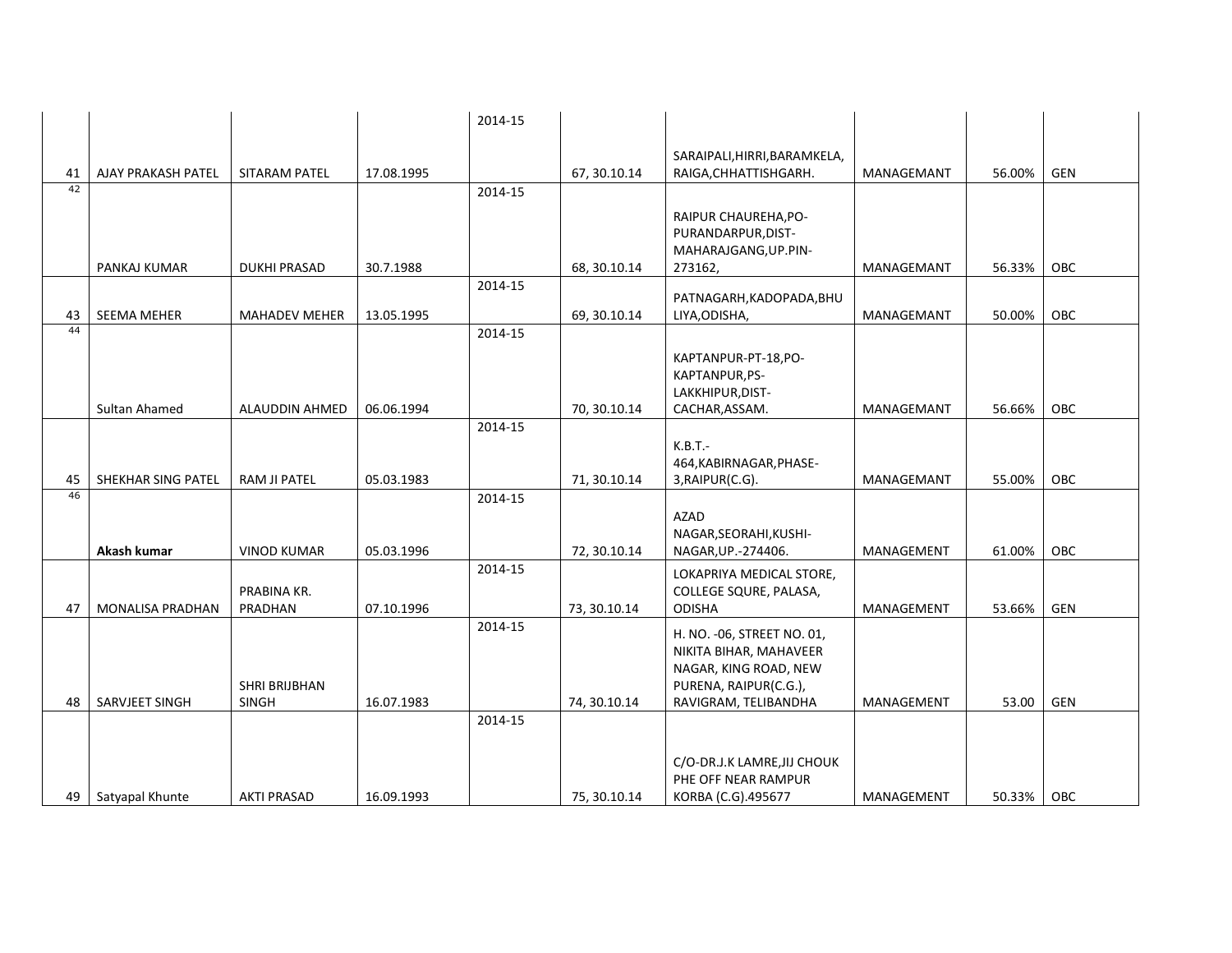| 50 |                  |              |            | 2014-15 |             |                     |            |        |            |
|----|------------------|--------------|------------|---------|-------------|---------------------|------------|--------|------------|
|    |                  |              |            |         |             | AT+PO-CHICHRA,P.S-  |            |        |            |
|    |                  |              |            |         |             | JAMBONI, DIST-WEST- |            |        |            |
|    | NARAYANJEET SAHA | BASUDEV SAHA | 16.05.1987 |         | 76.30.10.14 | MEDINIPUR-721503    | MANAGEMANT | 64.66% | <b>GEN</b> |

|                      |                          |                      |                                            |                         |                                          | <b>ANNEXURE-I</b><br>DETAILS OF UNDER GRADUATE STUDENTS ADMITTED IN THE LAST FIVE ACADEMIC YEARS |                                       |                       |                                               |  |  |  |
|----------------------|--------------------------|----------------------|--------------------------------------------|-------------------------|------------------------------------------|--------------------------------------------------------------------------------------------------|---------------------------------------|-----------------------|-----------------------------------------------|--|--|--|
| AYU0001):            | Institution Id (e.g.     |                      |                                            |                         | <b>AYU0265</b>                           |                                                                                                  |                                       |                       |                                               |  |  |  |
|                      | <b>Institution Name:</b> |                      | RAGHUNATH AYURVED MAHAVIDYALAYA & HOSPITAL |                         |                                          |                                                                                                  |                                       |                       |                                               |  |  |  |
| $S_{1}$<br><b>No</b> | <b>Name of Student</b>   | <b>Father's Name</b> | Date of Birth                              | <b>Academic</b><br>Year | <b>Fee Receipt</b><br>number and<br>date | <b>Residential address</b>                                                                       | Govt./<br><b>Managemen</b><br>t Quota | % of PCB in<br>$10+2$ | Category (<br>Gen./SC/<br>ST/ OBC/<br>others) |  |  |  |
| 1                    | SOUMYADIP SAHA           | Susanta Kumar Saha   | 07.07.1997                                 | 2016-17                 | 250<br>28.10.16                          | Vill.- Junsole, P.O. -<br>Amlagora, P.S. -<br>Garhbeta, Dist.-<br>Paschim<br>Medinipur, 721121   | Govt.                                 | 82.33                 | <b>SC</b>                                     |  |  |  |
| $\overline{2}$       | <b>CAMELLIA MANDAL</b>   | Goutam Mandal        | 04.12.1998                                 | 2016-17                 | 47<br>28.10.16                           | Vill.- Kakdihi, P.O.-<br>Mecheda, P.S.-<br>Kolaghat, Dist.-<br>Purba Medinipur,<br>721137        | Govt.                                 | 76.33                 | <b>SC</b>                                     |  |  |  |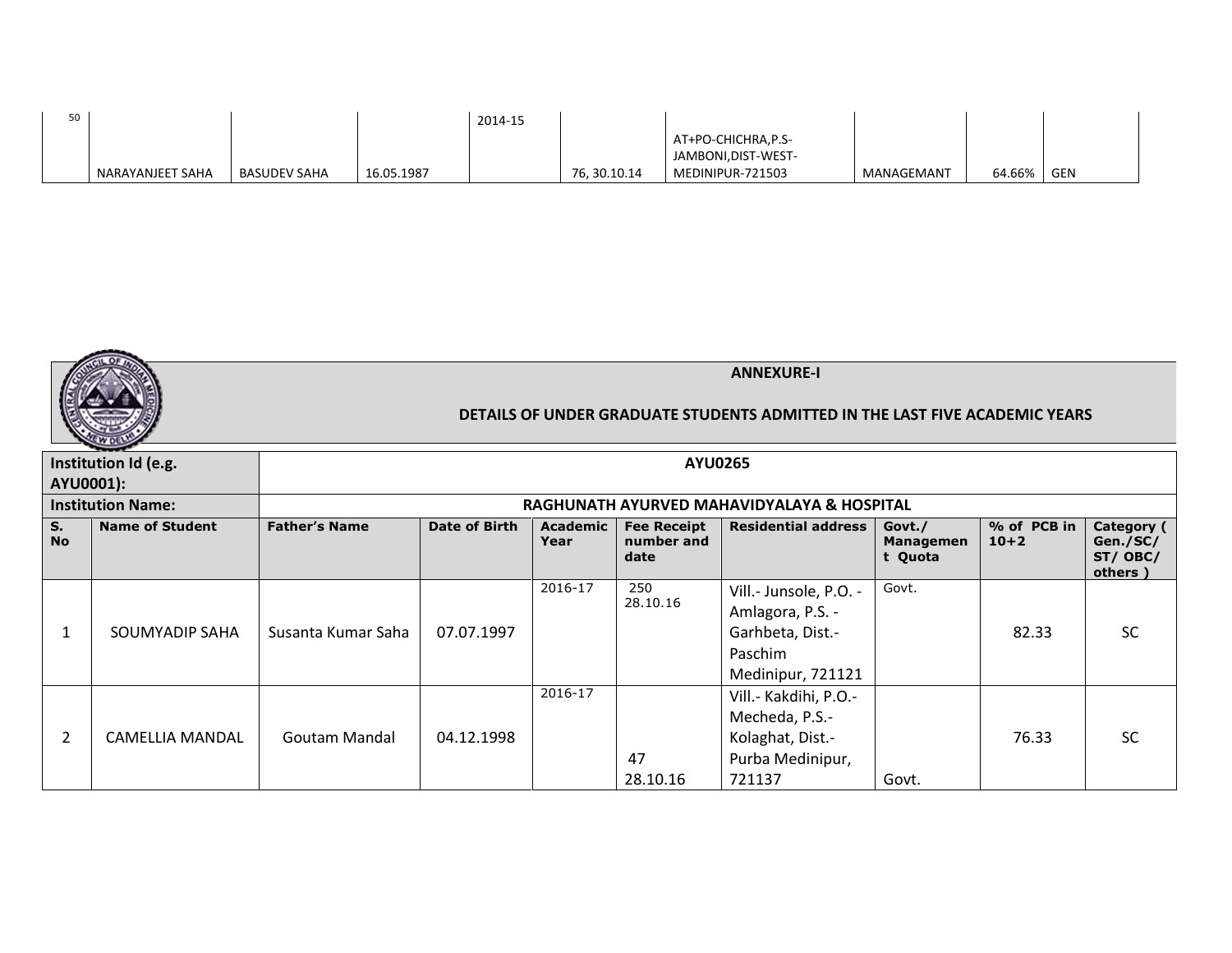| 3              | SK. SAHARUK RAJA                  | <b>Taswar Sheikh</b>       | 10.04.1998 | 2016-17     | 49<br>29.10.16  | 7/1, Dewanganj<br>Lane, P.O.- Khagra,<br>P.S. - Berhampore,<br>Dist.- Murshidabad           | Govt. | 59.67 | Gen   |
|----------------|-----------------------------------|----------------------------|------------|-------------|-----------------|---------------------------------------------------------------------------------------------|-------|-------|-------|
| 4              | SOURAV SARKHEL                    | Dilip Kumar Sarkhel        | 24.04.1998 | $2016 - 17$ | 251<br>31.10.16 | Vill. - Sridharpur,<br>P.O.- Salda, P.S. -<br>Joypur, Dist.-<br>Bankura, 722122             | Govt. | 81.67 | Gen   |
| 5              | <b>SAHID FARHAD</b>               | Rajibul Hoque              | 28.02.1997 | $2016 - 17$ | 252<br>31.10.16 | Vill.- Tenauri, P.O.-<br>Jagtai, P.S. - Suti,<br>Dist.- Mursidabad                          | Govt. | 84.00 | OBC   |
| 6              | <b>ANUP BISWAS</b>                | Rabin Biswas               | 05.03.1993 | $2016 - 17$ | 48<br>28.10.16  | Vill.- Helencha,<br>P.O.- Helencha<br>Colony, P.S. -<br>Bagdah, Dist.-<br>North 24 Parganas | Govt. | 70.00 | SC    |
| $\overline{7}$ | <b>RENUKA</b><br><b>CHOUDHURY</b> | Gopal Choudhury            | 15.02.1998 | 2016-17     | 254<br>31.10.16 | Vill. & P.O. -<br>Narayanpur, P.S. &<br>Dist.- Malda,<br>732141                             | Govt. | 63.67 | SC    |
| 8              | <b>STEFFI ROY</b>                 | Somnath Roy                | 01.12.1996 | 2016-17     | 255<br>31.10.16 | Vill. - Ranihati,<br>P.O.- Joynagar,<br>P.S.- Panchla,<br>Howrah, 711322                    | Govt. | 59.33 | SC    |
| 9              | <b>VIKASH KR</b><br>VISHWAKARMA   | Ram Pravesh<br>Vishwakarma | 04.02.1998 | $2016 - 17$ | 256<br>31.10.16 | Sree Krishna<br>Apartment, 58/2A,<br>Hazra Para Lane,<br>Bali, Howrah,<br>711201            | Govt. | 66.33 | Gen   |
| 10             | <b>TASNIM ANSARI</b>              | Sahajahan Ansari           | 30.04.1999 | $2016 - 17$ | 257<br>31.10.16 | Vill.-<br>Khandasarkara,<br>P.O. & P.S. -<br>Amdanga, Dist.-<br>North 24 Parganas           | Govt. | 54.00 | OBC-A |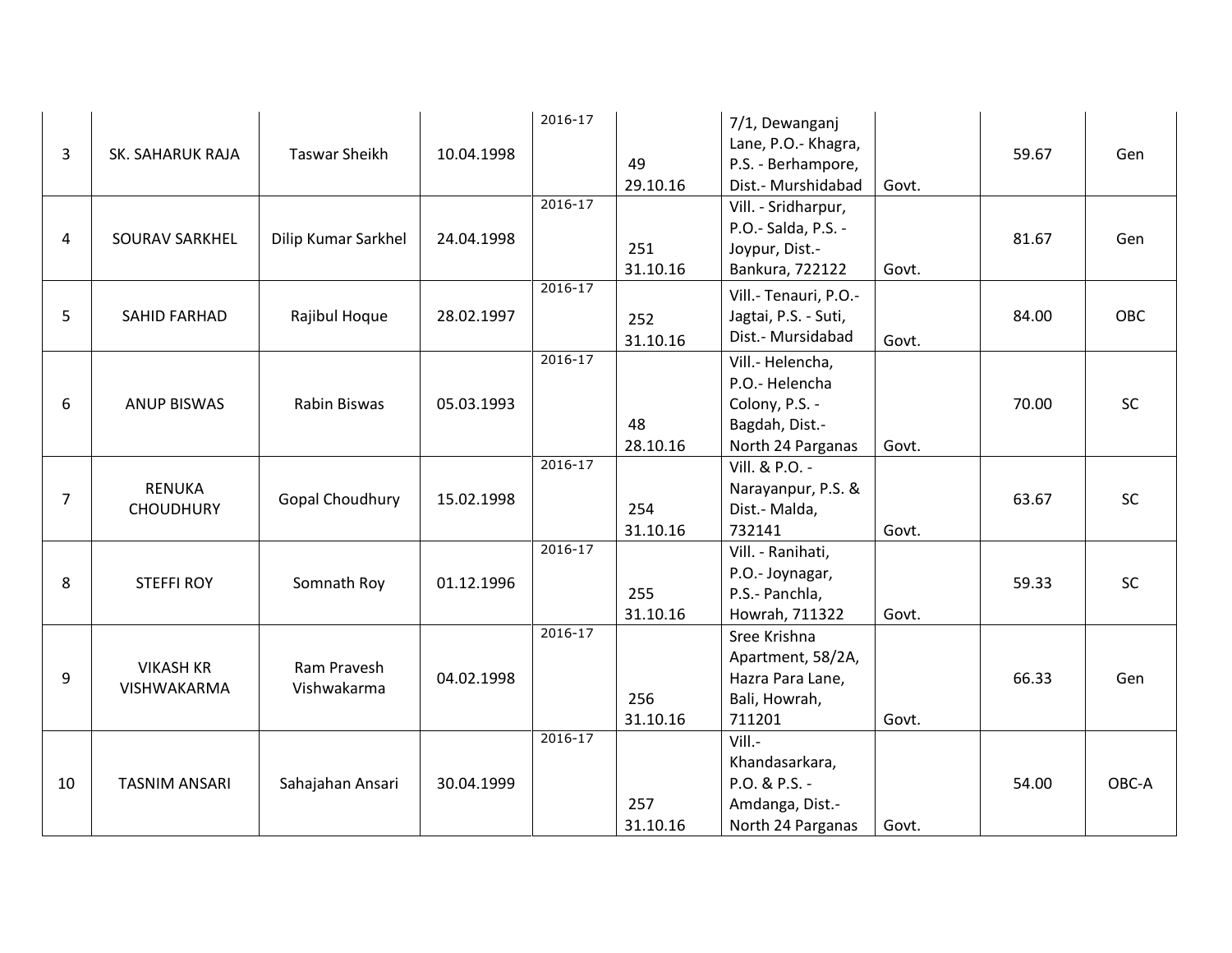| 11 | <b>SANKAR GHOSH</b>                  | Pradip Ghosh             | 20.02.1998 | 2016-17     | 258<br>02.11.16 | Vill. & P.O.- Harit,<br>P.S. - Dodpur, Dist,-<br>Hooghly, 712305                                   | Govt. | 53.00 | Gen   |
|----|--------------------------------------|--------------------------|------------|-------------|-----------------|----------------------------------------------------------------------------------------------------|-------|-------|-------|
| 12 | <b>POULOMI</b><br><b>CHOWDHURY</b>   | Ashis Kumar<br>Chowdhury | 30.09.1996 | $2016 - 17$ | 253<br>31.10.16 | At.- Kshudiram<br>Sarani, P.O.-<br>Kenduadihi, Dist<br>Bankura, 722102                             | Govt. | 81.00 | OBC-B |
| 13 | <b>MOITREYE</b><br><b>CHATTERJEE</b> | Nabakumar<br>Chatterjee  | 20.05.1998 | $2016 - 17$ | 262<br>03.11.16 | Vill.- Barborisha,<br>P.O. & P.S.-<br>Kolaghat, Dist.-<br>Purba Medinipur                          | Govt. | 63.00 | Gen   |
| 14 | <b>NANDINI ROY</b>                   | Sekhar Roy               | 10.08.1996 | $2016 - 17$ | 261<br>03.11.16 | Nabapally, Palta,<br>Bengal Enamel,<br>North 24th<br>Parganas                                      | Govt. | 67.33 | Gen   |
| 15 | <b>SUJOY BISWAS</b>                  | Sasadhar Biswas          | 11.12.1984 | 2016-17     | 260<br>03.11.16 | 2No. Daulatpur,<br>P.O. - Sendangha,<br>P.S.- Ashokenagar,<br>Dist.- North 24<br>Parganas          | Govt. | 53.50 | SC    |
| 16 | <b>BASUDEB MAITY</b>                 | <b>Utpal Maity</b>       | 02.01.1998 | $2016 - 17$ | 295<br>05.11.16 | Vill.- Purba<br>Mahisagote, P.O.-<br>Jhawa, P.S.- Contai,<br>Dist.- Purba<br>Medinipur,<br>7214050 | Govt. | 81.33 | Gen   |
| 17 | <b>LAKSHMI KUMARI</b>                | Satyanarayan Sah         | 01.01.1994 | $2016 - 17$ | 263<br>14.11.16 | Urdinagar, Sukdeb<br>Singh Road,<br>Chandannagar,<br>Hooghly, 712136                               | Govt. | 56.00 | OBC-B |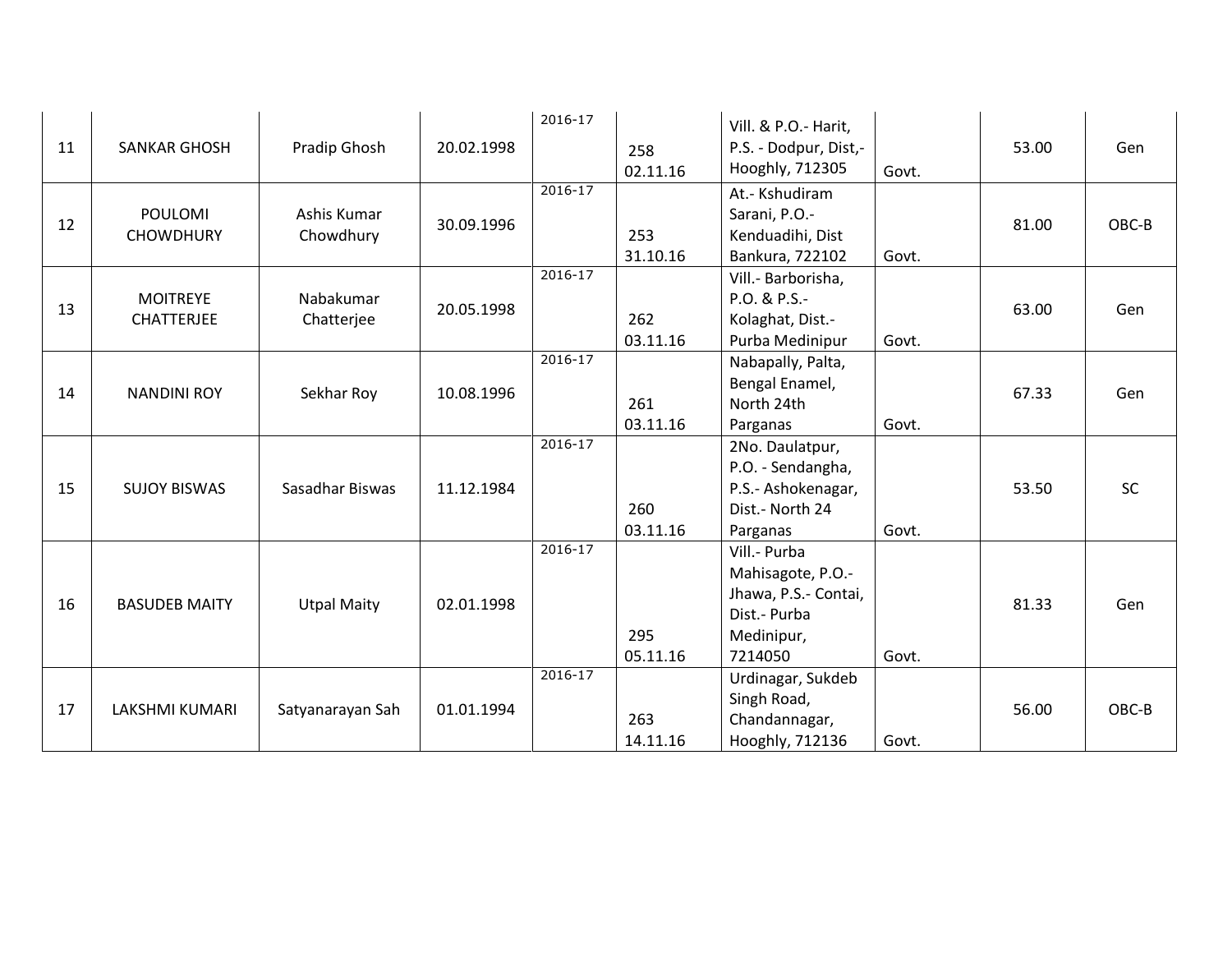|    |                       |                         |            | 2016-17     |          | Vill. & P.O. -                      |       |       |        |
|----|-----------------------|-------------------------|------------|-------------|----------|-------------------------------------|-------|-------|--------|
|    |                       |                         |            |             |          | Bagdanga, P.S. -                    |       |       |        |
| 18 | <b>MURALI MANOHAR</b> | Sankar Prasad Das       | 23.03.1990 |             |          | Frezergunj coastal,                 |       | 58.33 | SC     |
|    | <b>DAS</b>            |                         |            |             | 290      | dist.- South 24                     |       |       |        |
|    |                       |                         |            |             | 03.12.16 | Parganas, 743357                    | Govt. |       |        |
|    |                       |                         |            | $2016 - 17$ |          | $10/2/1$ , Biren Roy                |       |       |        |
| 19 | DIPANWITA DEY         | Prabhat Kumar Dey       | 24.09.1999 |             | 265      | Road(East), Kol -                   |       | 64.00 | Gen    |
|    |                       |                         |            |             | 03.12.16 | 700008                              | Govt. |       |        |
|    |                       |                         |            | $2016 - 17$ |          | Vill. & P.O. -                      |       |       |        |
|    |                       |                         |            |             |          | Ghorahata,                          |       |       |        |
| 20 | <b>SUHANA KHATUN</b>  | Safiuddin Mondal        | 15.02.1997 |             |          | Mukundapur,                         |       | 50.00 | Others |
|    |                       |                         |            |             | 269      | Bishnupur, Dist.-                   |       |       |        |
|    |                       |                         |            |             | 22.11.16 |                                     | Govt. |       |        |
|    |                       |                         |            | $2016 - 17$ |          | South 24 Parganas<br>E6/2, Purbasha |       |       |        |
|    |                       |                         |            |             |          |                                     |       |       |        |
|    |                       |                         |            |             |          | Housing Estate,                     |       |       |        |
| 21 | <b>SUBHOJIT DUTTA</b> | Gokul Chandra           | 15.01.1994 |             |          | 160, Maniktala                      |       | 55.67 | Gen    |
|    |                       | Dutta                   |            |             |          | Main Road,                          |       |       |        |
|    |                       |                         |            |             | 270      | kankurgachi, kol -                  |       |       |        |
|    |                       |                         |            | $2016 - 17$ | 03.12.16 | 54                                  | Govt. |       |        |
|    |                       |                         |            |             |          | Vill.- Pursuri, P.O. -              |       |       |        |
| 22 | <b>TONTAI GHOSH</b>   | Arup Ghosh              | 28.06.1998 |             | 271      | Agar, Dist.-                        |       | 68.00 | Gen    |
|    |                       |                         |            |             | 22.11.16 | Paschim Medinipur                   | Govt. |       |        |
|    |                       |                         |            | $2016 - 17$ |          | Vill.- Jashra                       |       |       |        |
|    |                       |                         |            |             |          | Biswaspara,                         |       |       |        |
| 23 | SOUMITRA BISWAS       | <b>Brindaban Biswas</b> | 29.12.1996 |             |          | Kalitala, P.S. -                    |       | 76.67 | Gen    |
|    |                       |                         |            |             | 266      | Chakdaha, Dist.-                    |       |       |        |
|    |                       |                         |            |             | 07.12.16 | Nadia, 741222                       | Govt. |       |        |
|    |                       |                         |            | 2016-17     |          | Vill. & P.O.-                       |       |       |        |
|    |                       |                         |            |             |          | Deriachak(Haripur),                 |       |       |        |
| 24 | <b>ARGHA RAY</b>      | Kalyan Sundar Ray       | 16.11.1997 |             |          | P.S.- Kolaghat,                     |       | 68.00 | Gen    |
|    |                       |                         |            |             | 267      | Dist.- Purba                        |       |       |        |
|    |                       |                         |            |             | 22.11.16 | Medinipur, 721151                   | Govt. |       |        |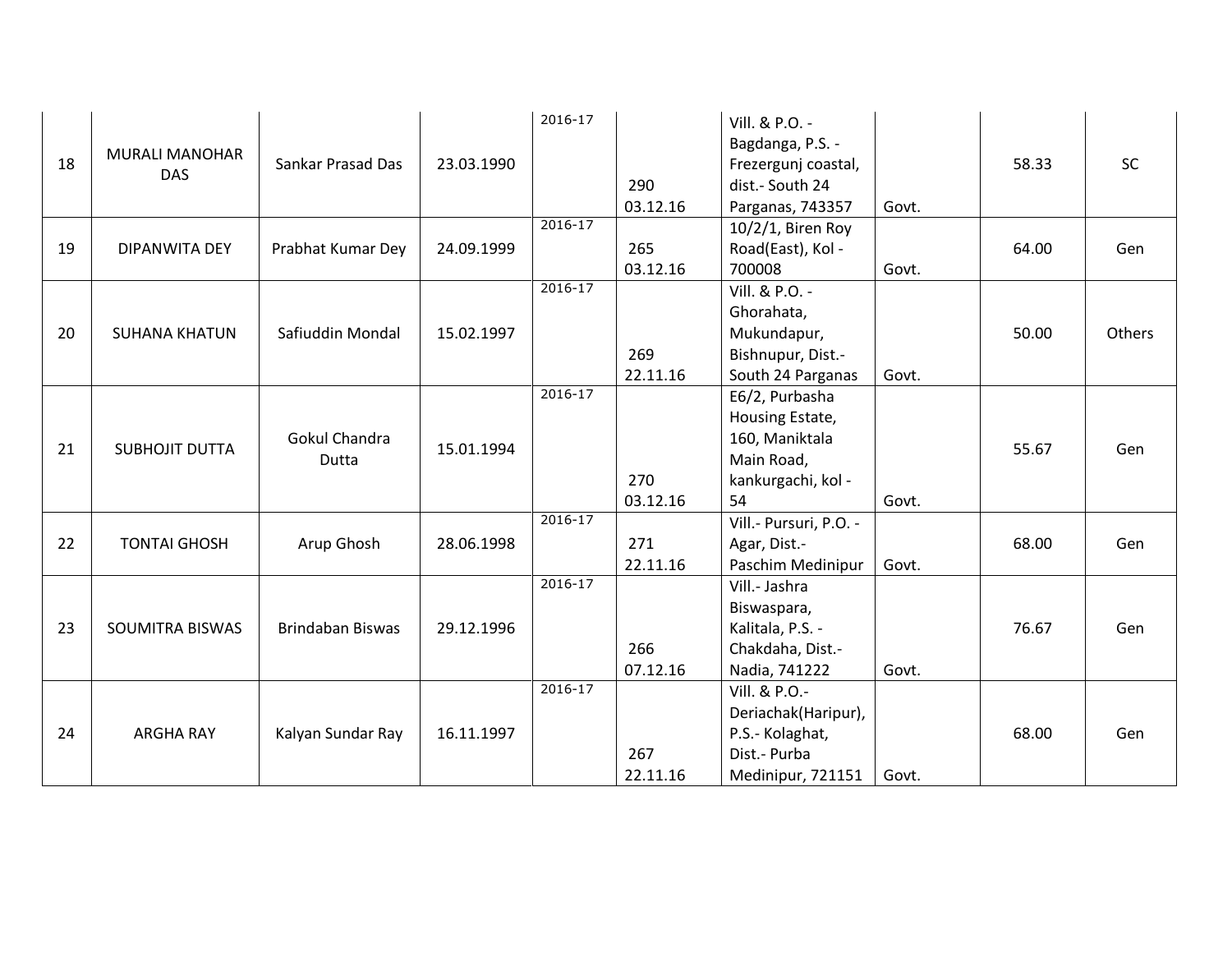|    |                        |                     |            | 2016-17     |          | Vill.- Kusumda,       |       |       |           |
|----|------------------------|---------------------|------------|-------------|----------|-----------------------|-------|-------|-----------|
|    |                        |                     |            |             |          | P.O.- Mundamari,      |       |       |           |
| 25 | <b>KARTICK BHUNIA</b>  | Rampada Bhunia      | 27.02.1996 |             | 268      | P.S.- Pingla, Dist.-  |       | 58.67 | Gen       |
|    |                        |                     |            |             | 22.11.16 | Paschim Medinipur     | Govt. |       |           |
|    |                        |                     |            | $2016 - 17$ |          | 109, Ashu Bose        |       |       |           |
| 26 | RITIKA CHAURASIA       | Ratan Lal Chaurasia | 08.03.1997 |             | 272      | Lane(By-Pass),        |       | 53.33 | Gen       |
|    |                        |                     |            |             | 23.11.16 | Howrah - 711101       | Govt. |       |           |
|    |                        |                     |            | $2016 - 17$ |          | Dighapara, Word       |       |       |           |
| 27 | RITIKA MAJUMDER        | Kaushik Majumder    | 19.01.1998 |             | 273      | No. 13, Barajaguli,   |       | 75.00 | Gen       |
|    |                        |                     |            |             | 25.11.16 | Nadia, 741221         | Govt. |       |           |
|    |                        |                     |            | $2016 - 17$ |          | 80,                   |       |       |           |
| 28 | <b>SUBHADIP BOSE</b>   | Samir Bose          | 02.10.1997 |             | 274      | R.B.C.Road(Extn),     |       | 60.00 | Gen       |
|    |                        |                     |            |             | 30.11.16 | Kol - 700028          | Govt. |       |           |
|    |                        |                     |            | $2016 - 17$ |          | Vill.- Mandal         |       |       |           |
|    |                        |                     |            |             |          | Pushkarini, P.O.-     |       |       |           |
| 29 | <b>SOURADIP GHOSH</b>  | Sudarshan Ghosh     | 06.02.1998 |             |          | Dhadika, P.S. -       |       | 77.33 | OBC-B     |
|    |                        |                     |            |             | 275      | Garhbeta, Dist.-      |       |       |           |
|    |                        |                     |            |             | 23.11.16 | Paschim Medinipur     | Govt. |       |           |
|    |                        |                     |            | 2016-17     |          | E-10/10, E.K.T.P.,    |       |       |           |
|    |                        |                     |            |             |          |                       |       |       |           |
| 30 | <b>ANINDITA SARKAR</b> | Anil Chandra Sarkar | 05.10.1996 |             |          | Phase-IV, E.K.T.,     |       | 59.00 | <b>SC</b> |
|    |                        |                     |            |             | 292      | Anandapur Road,       |       |       |           |
|    |                        |                     |            | 2016-17     | 25.11.16 | Kol-107               | Govt. |       |           |
|    |                        |                     |            |             |          | Vill.- Gobindapur,    |       |       |           |
|    |                        | Parimal Kumar       |            |             |          | P.O.- Goanara         |       |       |           |
| 31 | PRANAY HALDER          | Halder              | 14.07.1997 |             |          | Gobindapur, P.S.-     |       | 60.00 | <b>SC</b> |
|    |                        |                     |            |             | 277      | Ramnagar, Dist.-      |       |       |           |
|    |                        |                     |            |             | 26.11.16 | South 24 Parganas     | Govt. |       |           |
|    |                        |                     |            | $2016 - 17$ |          | Vill.- Harirayerchak, |       |       |           |
| 32 | <b>ABIRLAL SAWARY</b>  | Abu Sufian          | 20.07.1999 |             |          | P.O. & P.S. -         |       | 65.00 | Gen       |
|    |                        |                     |            |             | 276      | Bagwangola, Dist.-    |       |       |           |
|    |                        |                     |            |             | 03.12.16 | Murshidabad           | Govt. |       |           |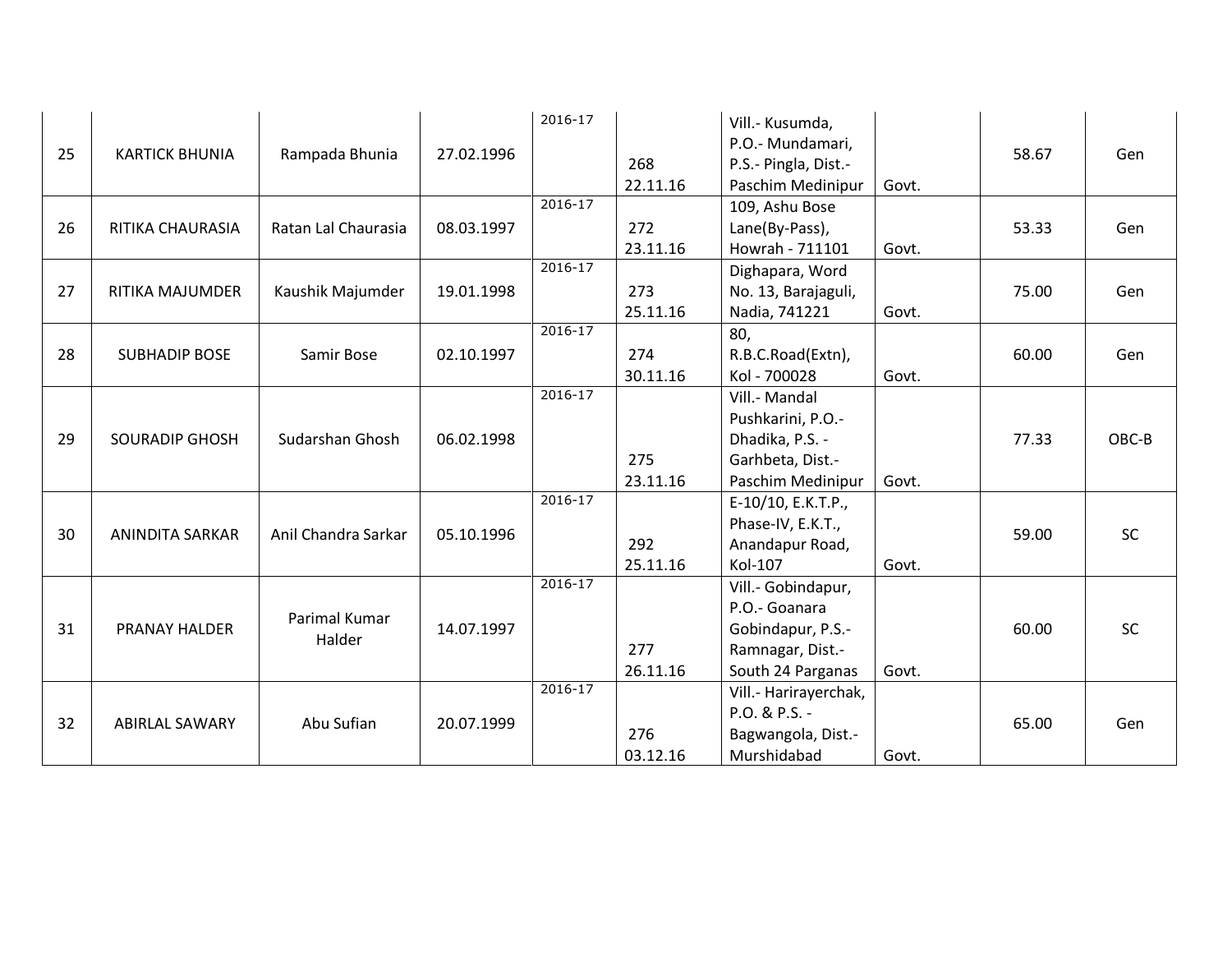| 33 | SANDEEP KUMAR        | Satyanarayan Sah    | 19.10.1997 | 2016-17     | 280<br>03.12.16 | Kuthir Math,<br>Sukdeb Sing Road,<br>Urdi Bazar,<br>Chandannagar,<br>712136, Dist.-<br>Hooghly                             | Govt. | 62.00 | Gen   |
|----|----------------------|---------------------|------------|-------------|-----------------|----------------------------------------------------------------------------------------------------------------------------|-------|-------|-------|
| 34 | DIKSHA KUMARI        | Rajkishor Prasad    | 10.11.1993 | $2016 - 17$ | 282<br>15.12.16 | Vill. & P.O/.-<br>Malaypur, Dist.-<br>Jamui, 811313,<br>Bihar                                                              | Govt. | 60.33 | OBC-B |
| 35 | <b>NEHA BHARTI</b>   | Rajkumar Rakesh     | 25.02.1998 | $2016 - 17$ | 281<br>29.11.16 | At.- Jayajpatti,<br>Word No. 13, P.O.<br>& P.S. -<br>Dalsinghsarai, Dist.-<br>Samastipur, Bihar                            | Govt. | 58.33 | OBC-B |
| 36 | PRADEEP KUMAR        | Mahendra Mahto      | 12.03.1996 | $2016 - 17$ | 286<br>01.12.16 | At.- Korabaddha<br>Tobhak, P.O. -<br>Raghopur, Via-<br>Narhan, P.S.-<br>Bibhutipur, Dist.-<br>Samastipur,<br>848211, Bihar | Govt. | 58.33 | OBC-B |
| 37 | <b>KRISHNA GOPAL</b> | Manoj Kumar Sah     | 15.03.1998 | $2016 - 17$ | 283<br>29.11.16 | At. & P.O. -<br>Bambaiya Harlal,<br>P.S. - Dalsinsarai,<br>Dist.- Samastipur,<br>Bihar, 848114                             | Govt. | 61.33 | OBC-A |
| 38 | DANISH ANSARI        | Allauddin Ansari    | 15.08.1997 | $2016 - 17$ | 278<br>19.11.16 | Waria Mayabazar,<br>P.O. P.S. - D.T.P.S.,<br>Durgapur, Dist.-<br>Burdwan                                                   | Govt. | 86.67 | Gen   |
| 39 | <b>SUSHIL PATHAK</b> | Hari Shankar Pathak | 31.07.1994 | $2016 - 17$ | 284<br>29.11.16 | Adarsh Nager, P.O.<br>- Gajadhaganj, P.S.-<br>Buxar, Dist.- Buxar,                                                         | Govt. | 56.33 | Gen   |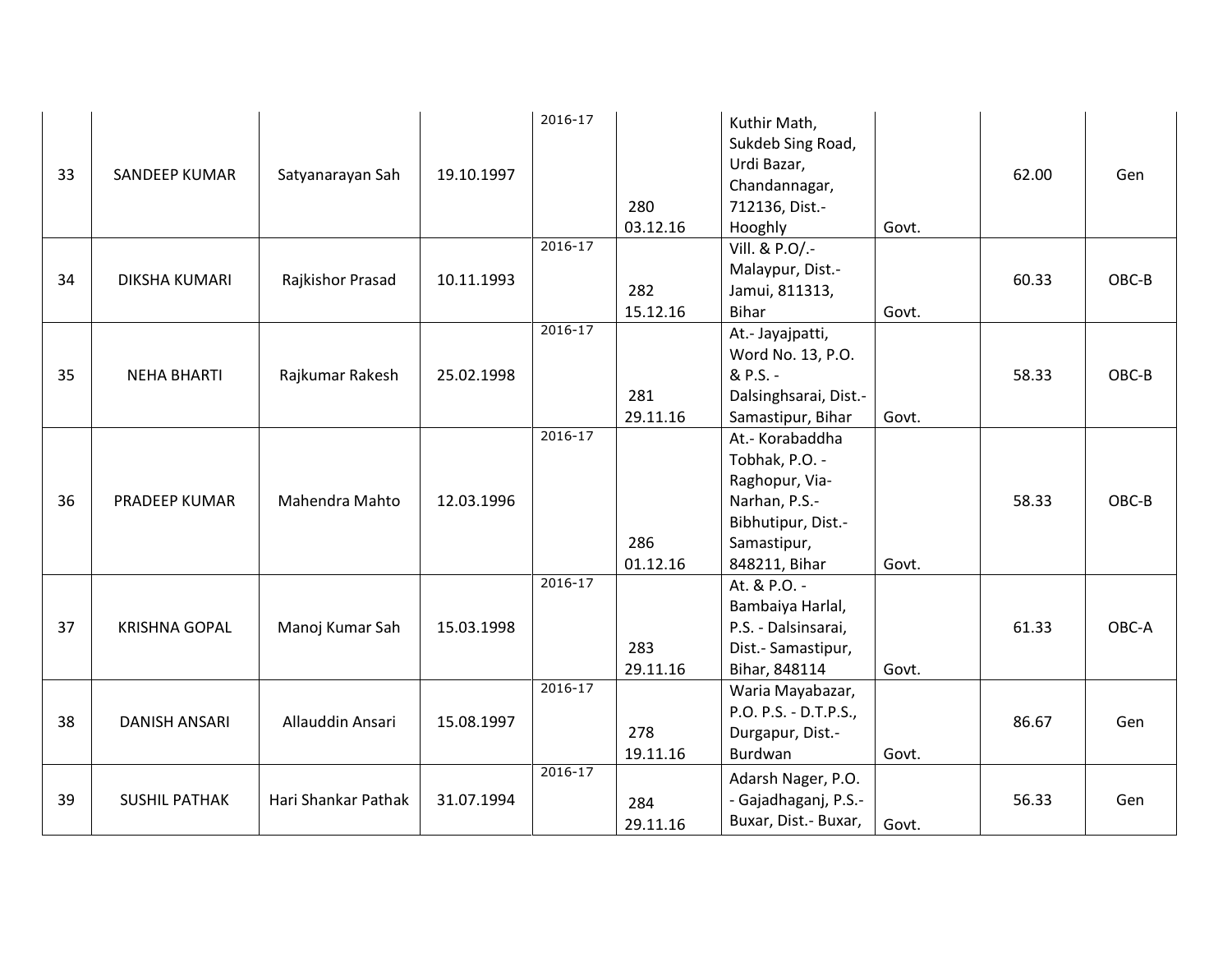|    |                          |                     |            |             |          | 802101, Bihar         |           |       |       |
|----|--------------------------|---------------------|------------|-------------|----------|-----------------------|-----------|-------|-------|
|    |                          |                     |            |             |          |                       |           |       |       |
|    |                          |                     |            |             |          |                       |           |       |       |
|    |                          |                     |            | $2016 - 17$ |          | At.- Gangauli, P.O.-  |           |       |       |
|    |                          |                     |            |             |          | Sakhmohan, Via-       |           |       |       |
| 40 | <b>GOPAL KUMAR</b>       | Krishna Kumar Akela | 08.05.1995 |             |          | Narhar, P.S.-         |           | 56.67 | OBC-B |
|    | AKELA                    |                     |            |             |          | Bibhutipur, Dist.-    |           |       |       |
|    |                          |                     |            |             | 285      | Samastipur,           |           |       |       |
|    |                          |                     |            |             | 15.12.16 | 848211, Bihar         | Govt.     |       |       |
|    |                          |                     |            | $2016 - 17$ |          | At.- Gangauli, P.O.-  |           |       |       |
|    |                          |                     |            |             |          | Sakhmohan, Via-       |           |       |       |
| 41 | <b>AVINASH KUMAR</b>     | Krishna Kumar Akela | 17.09.1998 |             |          | Narhar, P.S.-         |           | 69.67 | OBC-B |
|    | AKELA                    |                     |            |             |          | Bibhutipur, Dist.-    |           |       |       |
|    |                          |                     |            |             | 287      | Samastipur,           |           |       |       |
|    |                          |                     |            |             | 15.12.16 | 848211, Bihar         | Govt.     |       |       |
|    |                          |                     |            | $2016 - 17$ |          | Vill. & P.O.-         |           |       |       |
| 42 | <b>ANUBHAV DEV</b>       | Atish Kumar         | 04.06.1996 |             |          | Sabajput, P.S. -      |           | 53.00 | Gen   |
|    | SHARMA                   | Devsharma           |            |             | 294      | Contai, Dist. - Purba |           |       |       |
|    |                          |                     |            |             | 03.12.16 | Medinipur, 721401     | Govt.     |       |       |
|    |                          |                     |            | $2016 - 17$ |          | At. & P.O. -          |           |       |       |
| 43 | <b>RAJESH KUMAR GIRI</b> | Siwshankar Giri     | 17.10.1987 |             |          | Bariswan, P.S. -      |           | 56.00 | Gen   |
|    |                          |                     |            |             | 288      | Sahpur, Dist.-        |           |       |       |
|    |                          |                     |            |             | 29.11.16 | Bhojpur, Bihar        | Govt.     |       |       |
|    |                          |                     |            | $2016 - 17$ |          | Vill.-Kayapat, P.O.-  |           |       |       |
| 45 | SATYABRATA LAHA          | Swarup Laha         | 06.04.1993 |             |          | Badanganj, P.S. -     |           | 61.67 | Gen   |
|    |                          |                     |            |             | 259      | Goghat, Dist.-        |           |       |       |
|    |                          |                     |            |             | 02.11.16 | Hooghly, 712122       | Govt.     |       |       |
|    |                          |                     |            | $2016 - 17$ |          | Vill.- Barkanda       |           |       |       |
|    |                          |                     |            |             |          | Pasara, P.O.-         |           |       |       |
| 44 | SOUGATA DAS              | Saktipada Das       | 23.11.1998 |             |          | Durgapur, P.S. -      |           | 71.33 | Gen   |
|    |                          |                     |            |             | 279      | Nandigram, Dist.-     | Managemen |       |       |
|    |                          |                     |            |             | 05.12.16 | Purba Medinipur       | t         |       |       |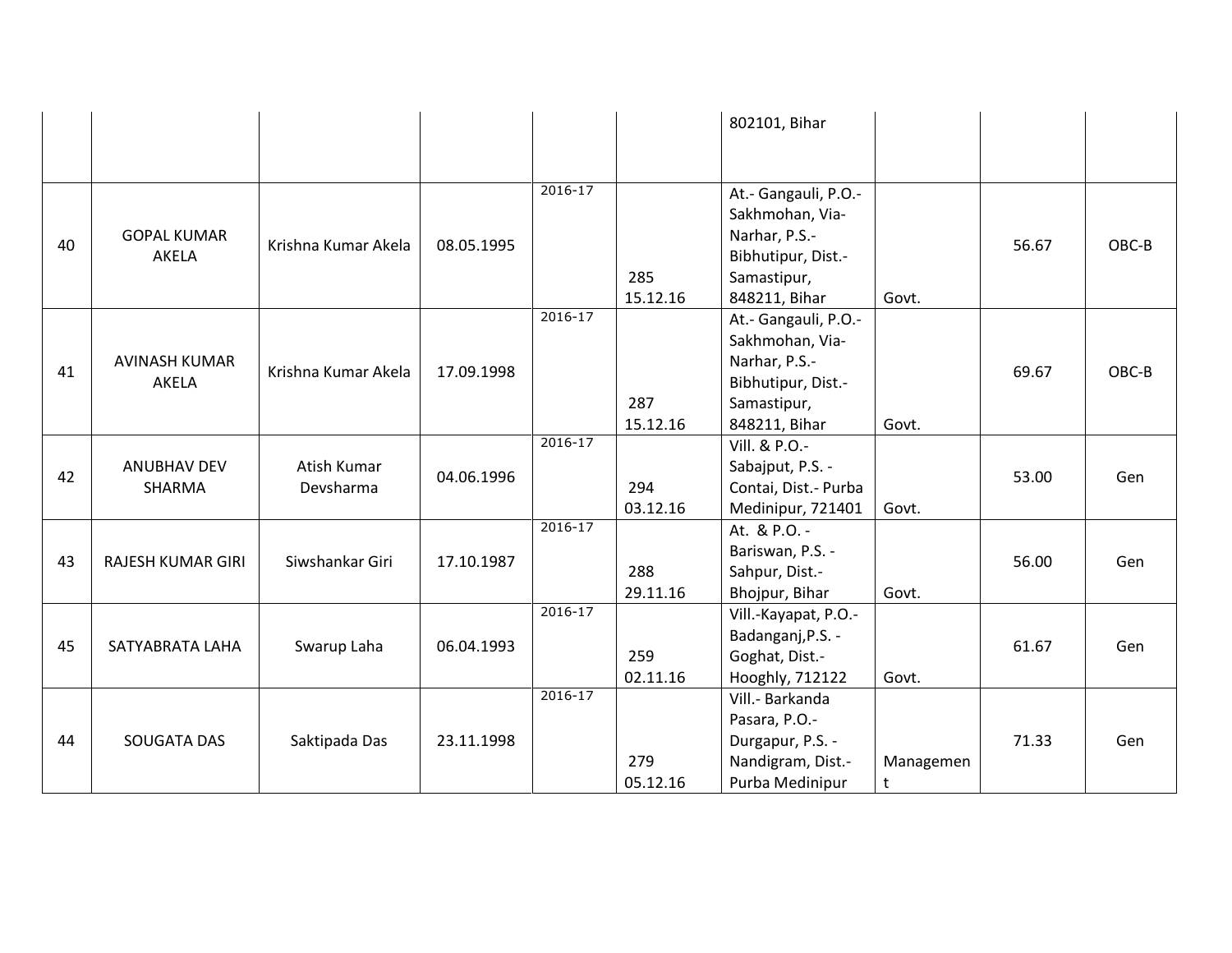| 46 | ABHINAB JAYASINGH                    | RajKishore Sahoo             | 04.04.1998 | 2016-17     | 293<br>31.12.16 | At. & P.O. -<br>Nachuni, College<br>Road, Dist.-<br>Khordha, Odisha                                          | Managemen<br>$\mathsf{t}$ | 58.00 | Gen        |
|----|--------------------------------------|------------------------------|------------|-------------|-----------------|--------------------------------------------------------------------------------------------------------------|---------------------------|-------|------------|
| 47 | <b>SIDHARTHA</b><br><b>MOHAPATRA</b> | Krushna Chandra<br>Mahapatra | 09.04.1999 | 2016-17     | 289<br>19.12.16 | At. Kuladiha, P.O. -<br>Ambadali, Via-<br>Dukura, P.S. -<br>Badasahi, Dist.-<br>Mayurbhanj,<br>Odissa        | Managemen<br>$\ddagger$   | 59.33 | Gen        |
| 48 | <b>DEBASISH SAHOO</b>                | Madhusudan Sahoo             | 10.06.1998 | $2016 - 17$ | 291<br>26.12.16 | At. & P.O. -<br>Nachuni, Dalei<br>Colony, P.S. -<br>Banpur. Dist.-<br>Khofdha, Odissa                        | Managemen<br>t            | 51.33 | OBC        |
| 49 | <b>AKASH MAITY</b>                   | Prasanta Kumar<br>Maity      | 19.03.1998 | 2016-17     | 264<br>15.11.16 | Vill.- Kshetrapal.<br>$P.O. -$<br>Balyagobindapur,<br>P.S. - Patashpur,<br>Dist.- Purba<br>Medinipur, 721440 | Managemen<br>t            | 75.00 | Gen        |
| 50 | <b>OMPRAKASH</b>                     | Makhan Lal                   | 20.04.1982 | $2016 - 17$ | 296<br>31.12.16 | Vill.- Pahanda, P.O.<br>- Bhurka, P.S. -<br>Arang, Dist. - Raipur                                            | Managemen<br>t            | 60.67 | <b>OBC</b> |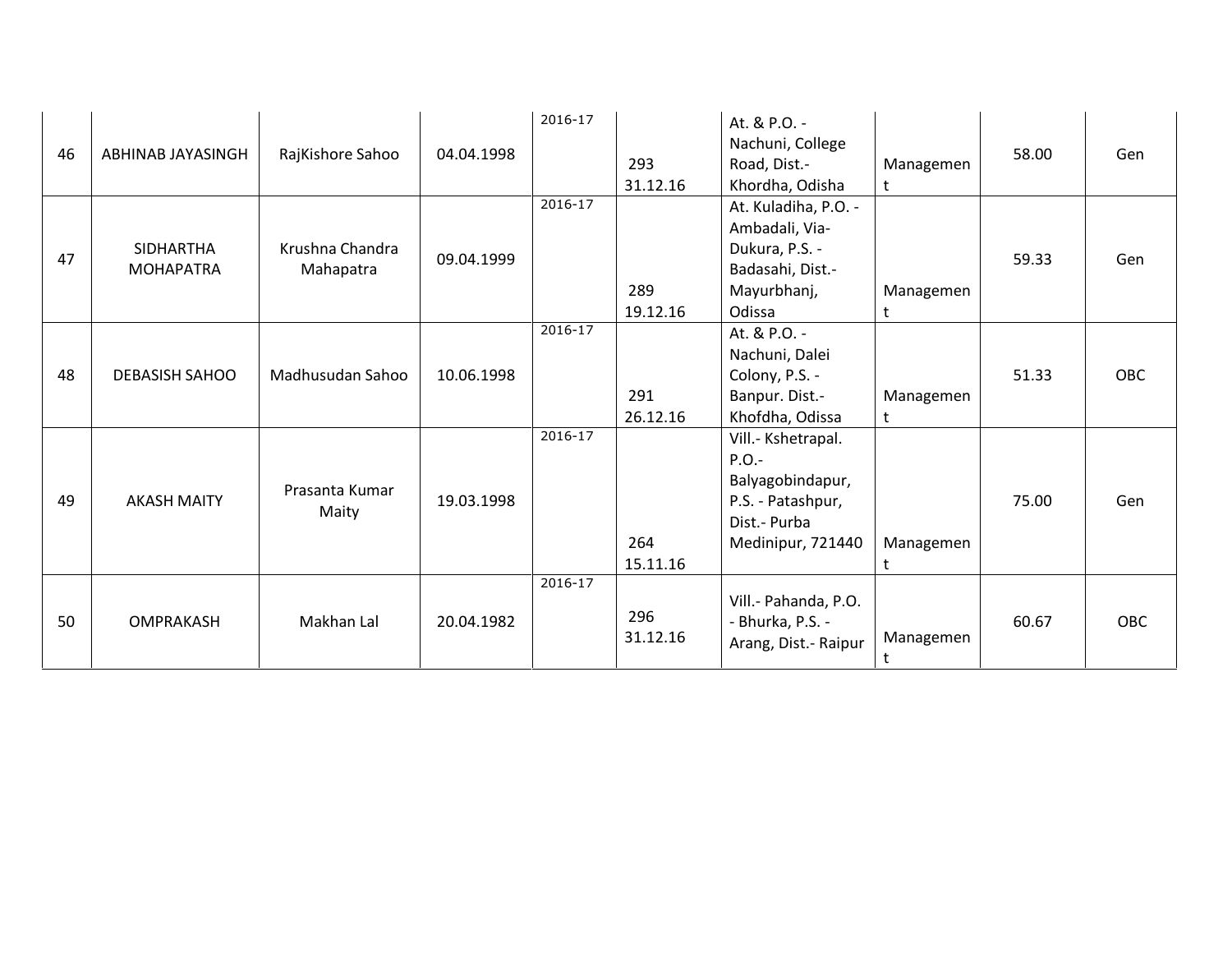

|                 | Institution Id (e.g.     |                      |                                            |                    | <b>AYU0265</b>                           |                                                                                                           |                                       |                       |                                              |  |  |
|-----------------|--------------------------|----------------------|--------------------------------------------|--------------------|------------------------------------------|-----------------------------------------------------------------------------------------------------------|---------------------------------------|-----------------------|----------------------------------------------|--|--|
| AYU0001):       |                          |                      |                                            |                    |                                          |                                                                                                           |                                       |                       |                                              |  |  |
|                 | <b>Institution Name:</b> |                      | RAGHUNATH AYURVED MAHAVIDYALAYA & HOSPITAL |                    |                                          |                                                                                                           |                                       |                       |                                              |  |  |
| S.<br><b>No</b> | <b>Name of Student</b>   | <b>Father's Name</b> | Date of Birth                              | Academic  <br>Year | <b>Fee Receipt</b><br>number and<br>date | Residential address                                                                                       | Govt./<br><b>Managemen</b><br>t Quota | % of PCB in<br>$10+2$ | Category (<br>Gen./SC/<br>ST/OBC/<br>others) |  |  |
|                 | Sarada Halder            | Sushanta Halder      | 22/05/1998                                 | 2017-18            | 17/10/2017                               | Vill.- Khari<br>Shrinagar, P.O.-<br>Kashinagar, P.S.-<br>Raidighi, Dist.-<br>South 24 Parganas,<br>743349 | GOV                                   | 52.33                 | <b>SC</b>                                    |  |  |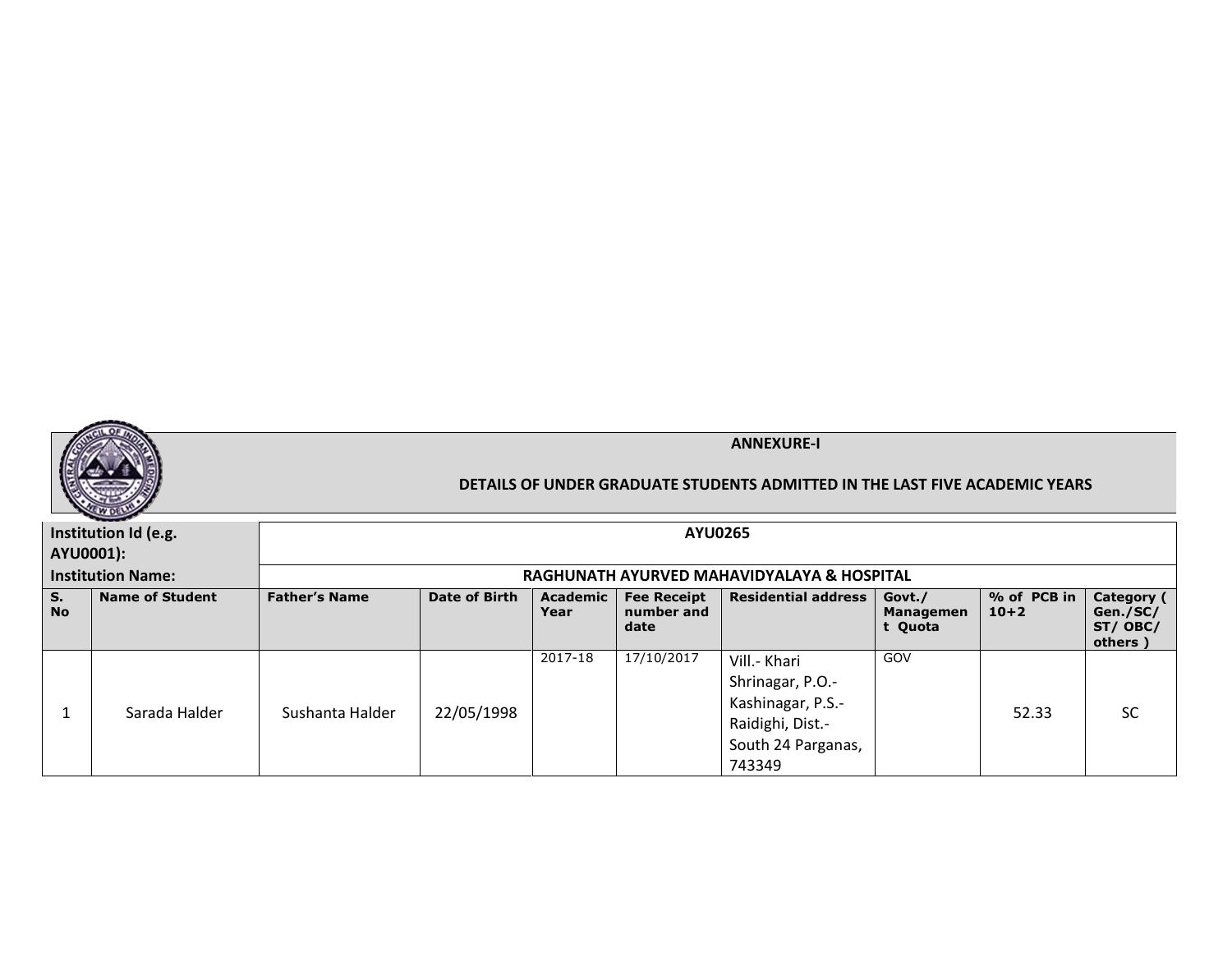| $\overline{2}$ | Hasnaine Ansari    | Harun Ansari       | 03/12/1995 | 2017-18     | 17/10/2017 | Vill.- Jagannathpur,<br>P.O. & P.S. - Egra,<br>Dist.- Purba<br>Medinipur                         | GOV | 64.00 | OBC-A     |
|----------------|--------------------|--------------------|------------|-------------|------------|--------------------------------------------------------------------------------------------------|-----|-------|-----------|
| 3              | Achintya Saran Sau | Asit Kumar Sau     | 16/07/1997 | $2017 - 18$ | 17/10/2017 | Vill. & P.O. -<br>Satpati, P.S. -<br>Salboni, Dist.-<br>Paschim<br>Medinipur, 721516             | Gov | 83.66 | OBC-B     |
| 4              | Sudipta Duley      | Ajit Kumar Duley   | 30/12/1998 | $2017 - 18$ | 18/10/2017 | Vill. - Nengtisole,<br>P.O.- Saiyedpur,<br>P.S.- Salboni, Dist.-<br>Paschim Medinipur            | GOV | 51.33 | <b>SC</b> |
| 5              | Raihan Mondal      | Jalaluddin Mondal  | 24/09/1999 | $2017 - 18$ | 18/10/2017 | Vill. - Joydebpur,<br>P.O.- Dangarhat,<br>P.S.- Kumarganj,<br>Dist.- Dakshin<br>Dinajpur, 733141 | GOV | 66.33 | OBC-A     |
| 6              | Debanjan Karmakar  | Shyamal Karmakar   | 31/12/1998 | $2017 - 18$ | 18/10/2017 | Vill.- Krishnaganja,<br>P.O.-Kaityapara,<br>P.S.- Bishnupur,<br>Dist.- Bankura,<br>722122, W.B.  | GOV | 79.66 | <b>UR</b> |
| 7              | Oliviya Halder     | Rafique Ur Rahaman | 24/08/1998 | $2017 - 18$ | 18/10/2017 | Vill.- Rassa, P.O.-<br>Rassa-Gogachha,<br>P.S. - Usthi, Dist.-<br>South 24 Parganas,<br>743375   | GOV | 77.00 | OBC-A     |
| 8              | Antu Das           | Narugopal Das      | 02/02/1998 | $2017 - 18$ | 18/10/2017 | VILL - Taihar, P.O.-<br>Bara, P.S.- Nalhati,<br>DIST.- Birbhum,<br>PIN. - 731237, WB             | GOV | 54.66 | SC        |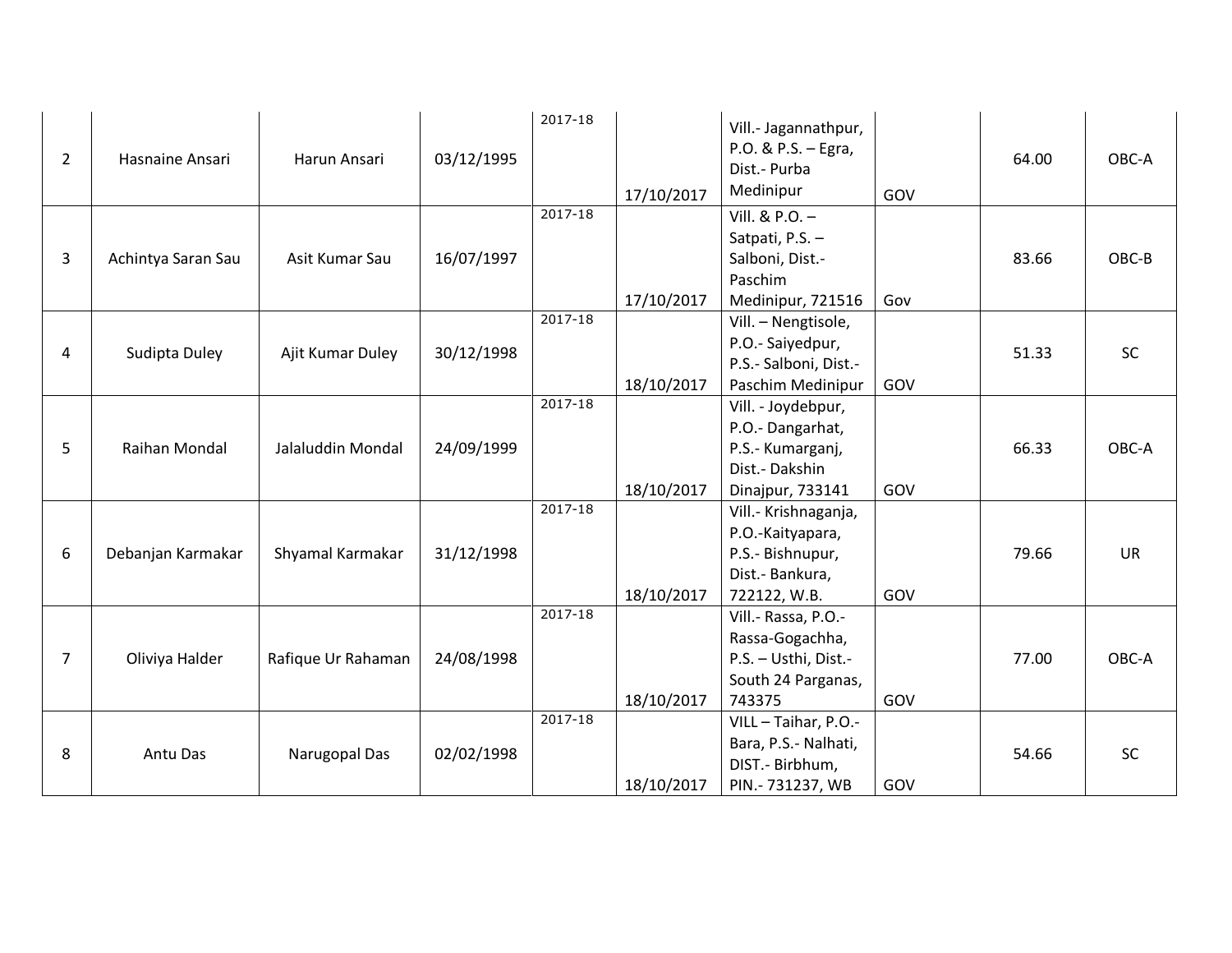| 9  | Shubhajit Das   | Narugopal Das    | 18/07/1993 | 2017-18<br>$2017 - 18$ | 18/10/2017 | VILL - Taihar, P.O.-<br>Bara, P.S.- Nalhati,<br>DIST.- Birbhum,<br>PIN.-731237, WB                | GOV | 52.00 | SC        |
|----|-----------------|------------------|------------|------------------------|------------|---------------------------------------------------------------------------------------------------|-----|-------|-----------|
| 10 | Shirsendu Ghosh | Nabendu Ghosh    | 31/05/1999 |                        | 18/10/2017 | Vill.- Subhasnagar,<br>Maynaguri, P.O. &<br>P.S.- Maynaguri,<br>Dist.- Jalpaiguri,<br>735224      | GOV | 71.66 | OBC-B     |
| 11 | Mehebub Alam    | Saidul Islam     | 25/12/1998 | $2017 - 18$            | 20/10/2017 | Vill. - Bagdanga,<br>P.O.- Habaspur,<br>$P.S. -$<br>Bhagwangola,<br>742135, Dist.-<br>Murshidabad | GOV | 73.00 | OBC-A     |
| 12 | Deeba Shahwar   | Ageel Ahmed      | 11/11/1997 | $2017 - 18$            | 20/10/2017 | Chatterjee Sarani,<br>Kol-9                                                                       | GOV | 72.00 | OBC-A     |
| 13 | Pratima Sharma  | Kashinath Sharma | 04/05/1995 | $2017 - 18$            | 23/10/2017 | Vill.- Lilua, P.O.<br>Belur, Dist.-<br>Hawrah, 711204                                             | GOV | 57.33 | <b>SC</b> |
| 14 | Soumak Mondal   | Kartik Mondal    | 16/04/2000 | $2017 - 18$            | 23/10/2017 | Vill. & P.O.-<br>Gholdigrui, P.S.-<br>Pursura, Dist.-<br>Hooghly, 712401                          | GOV | 63.66 | <b>UR</b> |
| 15 | Ajmal Hossain   | Noor Alam        | 21/12/1997 | $2017 - 18$            | 23/10/2017 | Vill.& P.O.-<br>Khopakati. P.S.-<br>Harishchandrapur,<br>Diost.- Malda,<br>732125                 | GOV | 76.00 | OBC-A     |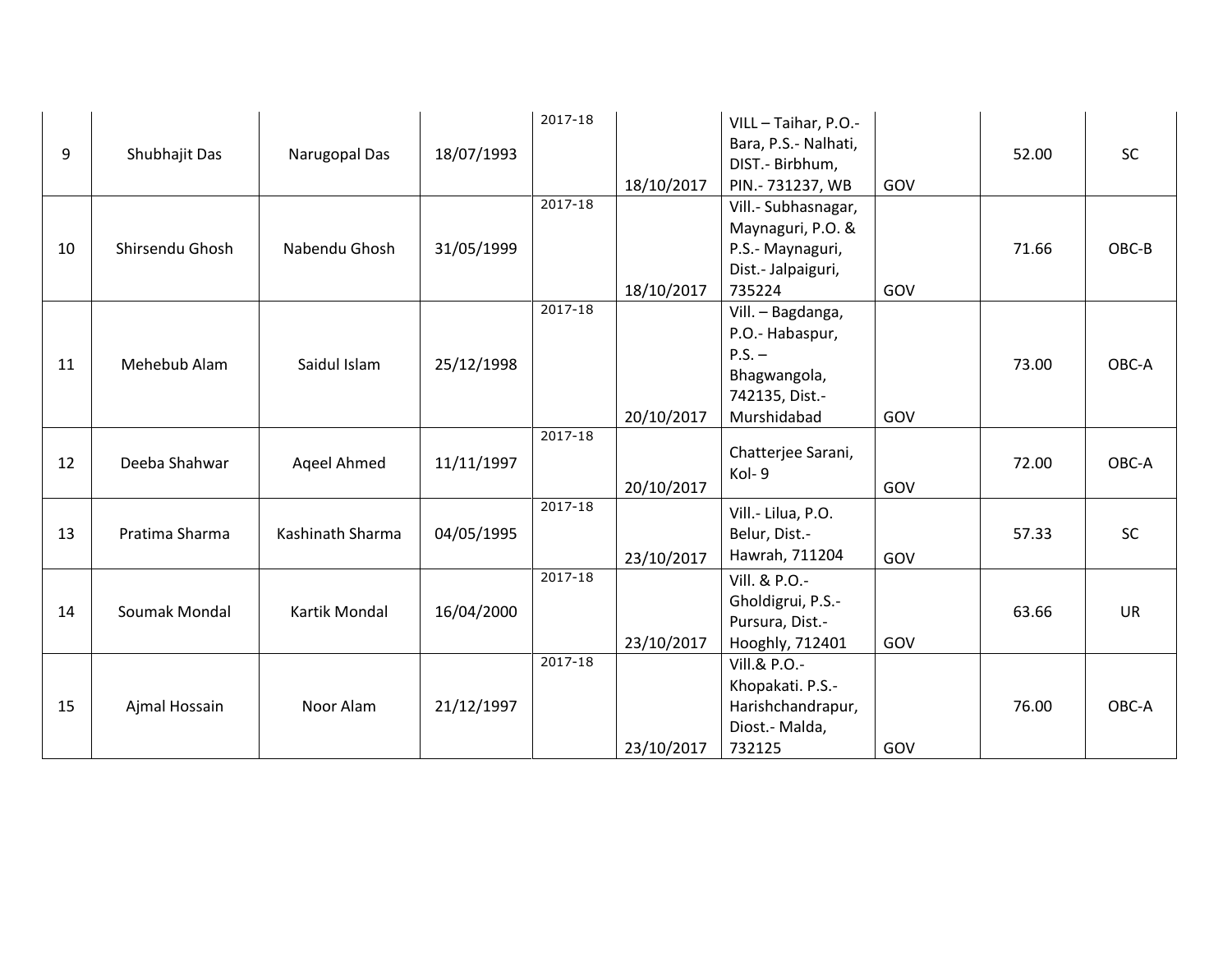| 16 | Sabyasachi Ray  | Gostho Behari Ray       | 01/01/1994 | 2017-18     | 23/10/2017 | Vill. & p.o.- Silinda,<br>P.S.- Chakdaha,<br>Dist.- Nadia,<br>741223                                     | GOV | 72.33 | SC        |
|----|-----------------|-------------------------|------------|-------------|------------|----------------------------------------------------------------------------------------------------------|-----|-------|-----------|
| 17 | Pallabi Giri    | Lakshmi Narayan<br>Giri | 09/11/1999 | $2017 - 18$ | 23/10/2017 | Vill.- Sankarpur,<br>P.O.- Bhawanichak,<br>P.S.- Maridhda,<br>Dist.- Purba<br>Medinipur, 721427          | GOV | 51.00 | <b>UR</b> |
| 18 | Meheli Molla    | Mojammel Molla          | 10/04/1997 | $2017 - 18$ | 23/10/2017 | Viiol.- Kismat<br>Naikundi, P.O.-=<br>Kumarara, P.S.-<br>Mahisadal, Dist.-<br>Purba Medinipur,<br>721632 | GOV | 53.00 | <b>UR</b> |
| 19 | Anupam Nayak    | Amaresh Nayak           | 15/12/1995 | $2017 - 18$ | 23/10/2017 | Vill. P.O. & P.S.-<br>Belda, Dist.-<br>Paschim<br>Medinipur, 721424                                      | GOV | 65.33 | OBC-B     |
| 20 | Ashis Kumar Das | <b>Bindu Kumar Das</b>  | 02/07/1992 | $2017 - 18$ | 23/10/2017 | Vill.-<br>Parswanathpur,<br>P.O.- Gangsara,<br>P.S.- Ranaghat,<br>Dist.- Nadia,                          | GOV | 62.00 | <b>SC</b> |
| 21 | Sourav Mishra   | Tapas Kumar Mishra      | 27/01/1997 | $2017 - 18$ | 23/10/2017 | Vill.- Maisalim,<br>P.O.- Dhangaon,<br>P.S.- Contai, Dist.-<br>Purba Medinipur,<br>721401                | GOV | 71.00 | <b>UR</b> |
| 22 | Kawsar Jamil    | Md. Shamsul Hoque       | 10/10/1999 | $2017 - 18$ | 23/10/2017 | Vill.- Rangaipur,<br>P.O.- B. Doulatpur,<br>$P.S.-$<br>Harishchandrapur,<br>Dist.- Malda                 | GOV | 50.33 | OBC-A     |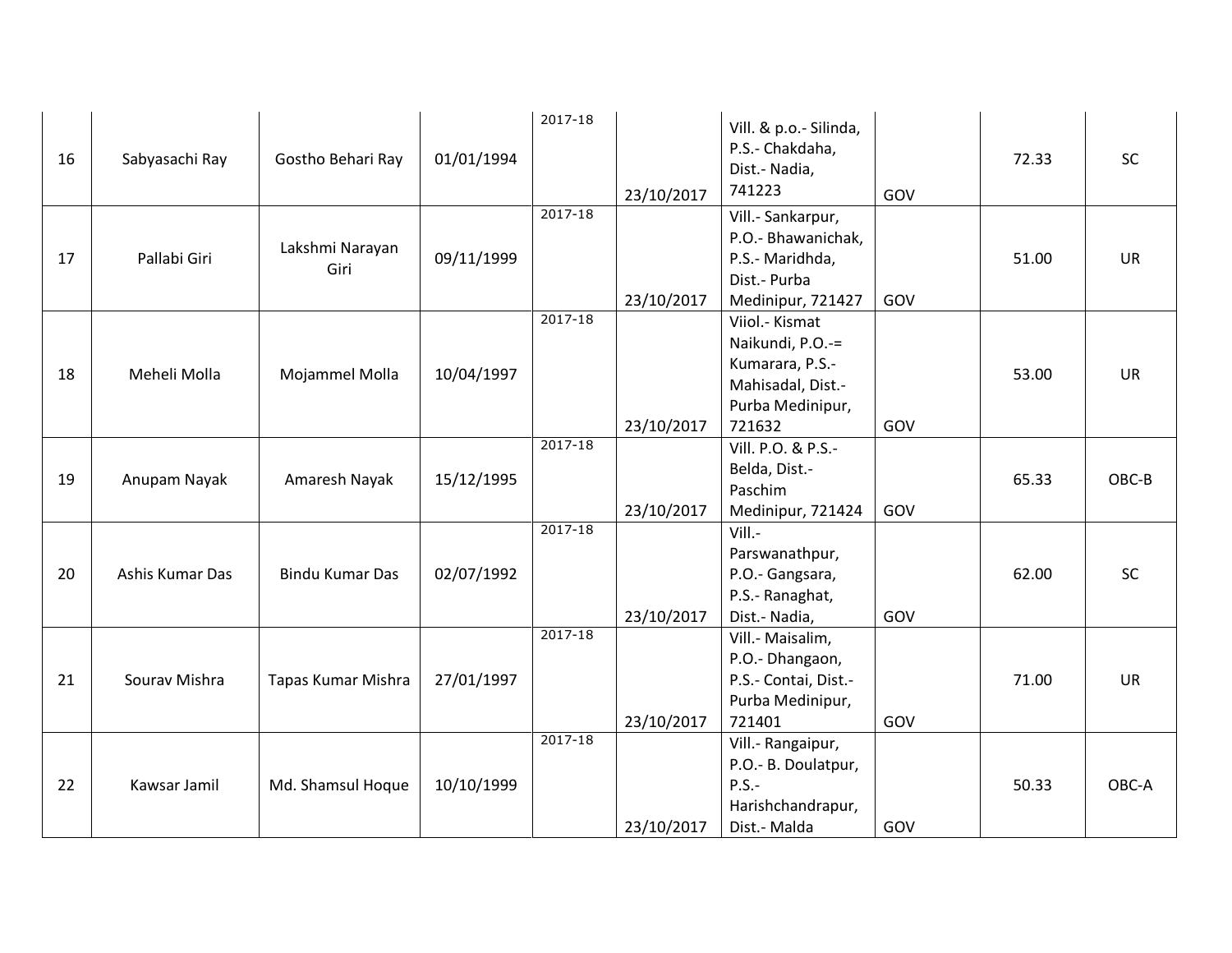| 23 | Siraj Hossain            | Jakir Hossain            | 27/04/1998 | 2017-18     | 23/10/2017 | Vill.- Bamuha, P.O.-<br>Parulia, Dist.-<br>Murshidabad,<br>742201                                      | GOV | 62.33 | OBC-A     |
|----|--------------------------|--------------------------|------------|-------------|------------|--------------------------------------------------------------------------------------------------------|-----|-------|-----------|
| 24 | Aniruddha Pradhan        | <b>Mrinal Pradhan</b>    | 28/12/1999 | 2017-18     | 23/10/2017 | Vill. & p.O.- Angua,<br>P.S/ .- Dantan, Dist .-<br>Paschim<br>Medinipur, 721426                        | GOV | 79.66 | OBC-B     |
| 25 | Ramyadip Das<br>Adhikary | Rajkamal Das<br>Adhikary | 30/08/1999 | $2017 - 18$ | 23/10/2017 | Vill.- Badhia, P.O.-<br>Mirgoda, P.S.-<br>Ramnagar, Dist.-<br>Purba Medinipur,<br>721446               | M   | 64.00 | OBC-B     |
| 26 | Sourin Das               | Salil Baran Das          | 02/05/1997 | $2017 - 18$ | 23/10/2017 | Vill.- Kishorenagar,<br>P.O. & P.S.- Contai,<br>Dist.- Purba<br>Medinipur, 721401                      | GOV | 77.33 | <b>UR</b> |
| 27 | Sahinoor Rahaman         | Rafiqur Rahaman          | 08/10/1997 | $2017 - 18$ | 30/10/2017 | Vill.- Padmaloxpur,<br>P.O.- Amdanga,<br>Dist.- North 24<br>Parganas, 743126                           | GOV | 64.33 | OBC-A     |
| 28 | Md. Alifuddin Haque      | Md. Allauddin<br>Haque   | 01/05/1999 | $2017 - 18$ | 31/10/2017 | Vill - Sirajpur, P.O.-<br>Khujutipara, P.S.-<br>Nanoor, Dist.-<br>Birbhum, 731215                      | GOV | 78.00 | OBC-A     |
| 29 | Md. Muzahidul Islam      | Md. Abdur Rauf           | 28/02/1997 | $2017 - 18$ | 01/11/2017 | Vill.- Wariacoal<br>Dipo near West<br>Cabin, P.O.- DTPS,<br>PS-Mayabazar,<br>Dist.- Burdwan,<br>713207 | GOV | 65.00 | OBC       |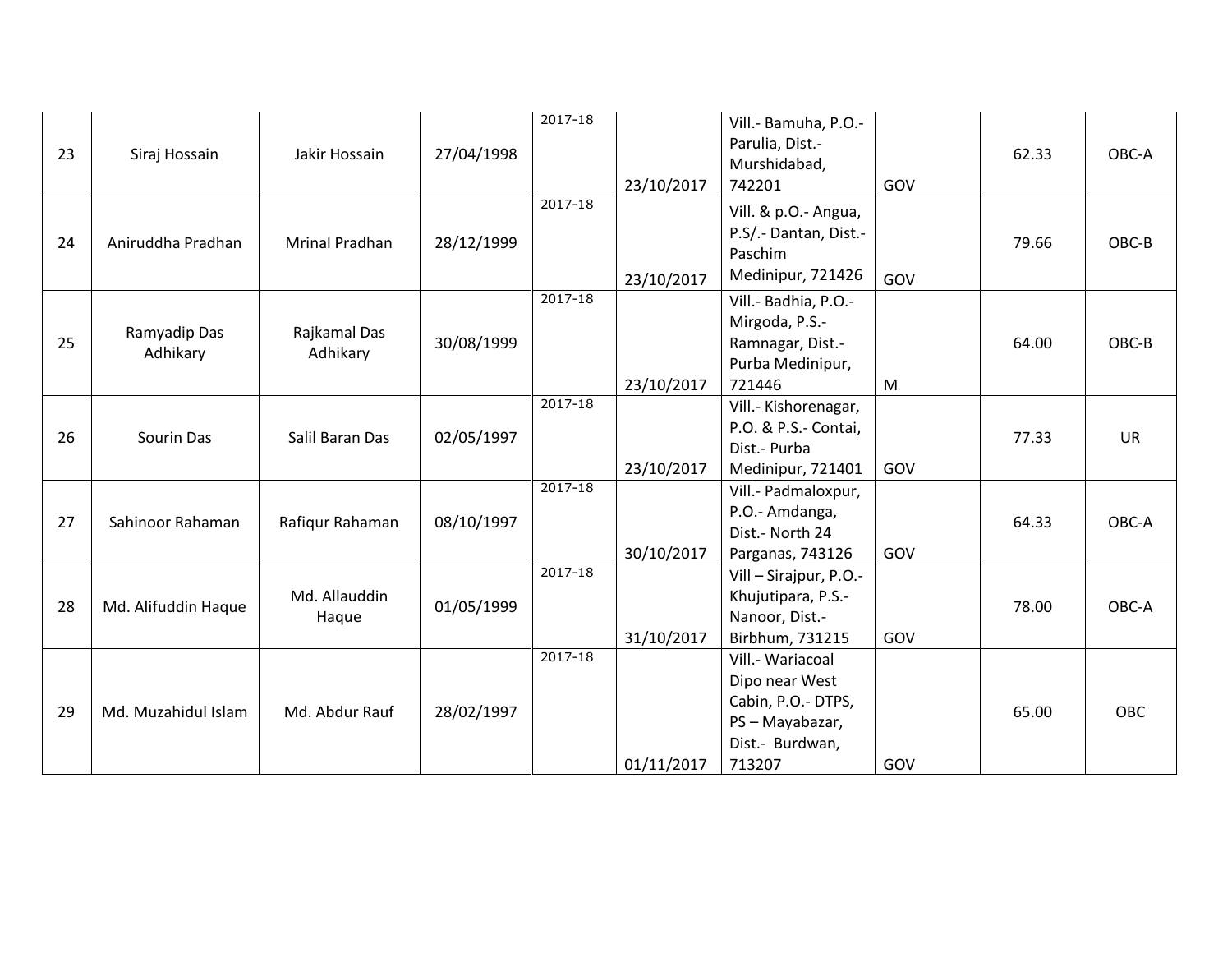| 30 | Dipshikha Kumari         | Goutam Nath<br>Prasad     | 02/01/1999 | 2017-18     | 07/11/2017 | Vill.- Sipah, Po &<br>P.S.- Basantpur,<br>Dist.- Siwan,<br>841406, Bihar              | M   | 59.66 | OBC -<br>sonar |
|----|--------------------------|---------------------------|------------|-------------|------------|---------------------------------------------------------------------------------------|-----|-------|----------------|
| 31 | <b>Nishant Dutta</b>     | Prashant Kumar<br>Dutta   | 07/04/1994 | $2017 - 18$ | 21/11/2017 | B/34, NCH Colony,<br>Gevra Project,<br>Deepka, Korba, CG,<br>495452                   | M   | 59.33 | <b>UR</b>      |
| 32 | Santu Bhakta             | Gouranga Bhakta           | 20/12/1993 | $2017 - 18$ | 22/11/2017 | Bhabanipur,<br>Paschim<br>Bhabanipur,<br>Hanskhali, Nadia,<br>Pin.- 741502, WB        | GOV | 60.33 | <b>SC</b>      |
| 33 | Bithika Dolai            | Tapas Kumar Dolai         | 18/11/1998 | $2017 - 18$ | 27/11/2017 | Vill.- Sonamui, P.O.<br>- Goura, P.S.-<br>Daspur, Dist.-<br>Paschim Medinipur         | GOV | 79.33 | <b>UR</b>      |
| 34 | Nazneen Sultana          | Sk Nasim Ali              | 12/04/1996 | $2017 - 18$ | 27/11/2017 | Vill. & P.O.- Uttar<br>Sonamui, P.S.-<br>Tamluk, Dist.-<br>Purba Medinipur,<br>721648 |     | 72.66 | OBC-A          |
| 35 | Md. Fahim Siddique       | Md. Abu layes<br>Siddique | 19/08/1999 | $2017 - 18$ | 27/11/2017 | Vill. & P.O.- Ayama<br>Pharapur, PS-<br>Tarokeswar, Dist.-<br>Hooglly. 712401         |     | 56.00 | <b>UR</b>      |
| 36 | Kanishka<br>Bhattacharya | Amal Bhattacharya         | 08/08/1997 | $2017 - 18$ | 27/11/2017 | Vill.- Dhaleswar,<br>P.O.- Agartala, Dist<br>- Tripura, 799007                        |     | 73.66 | <b>UR</b>      |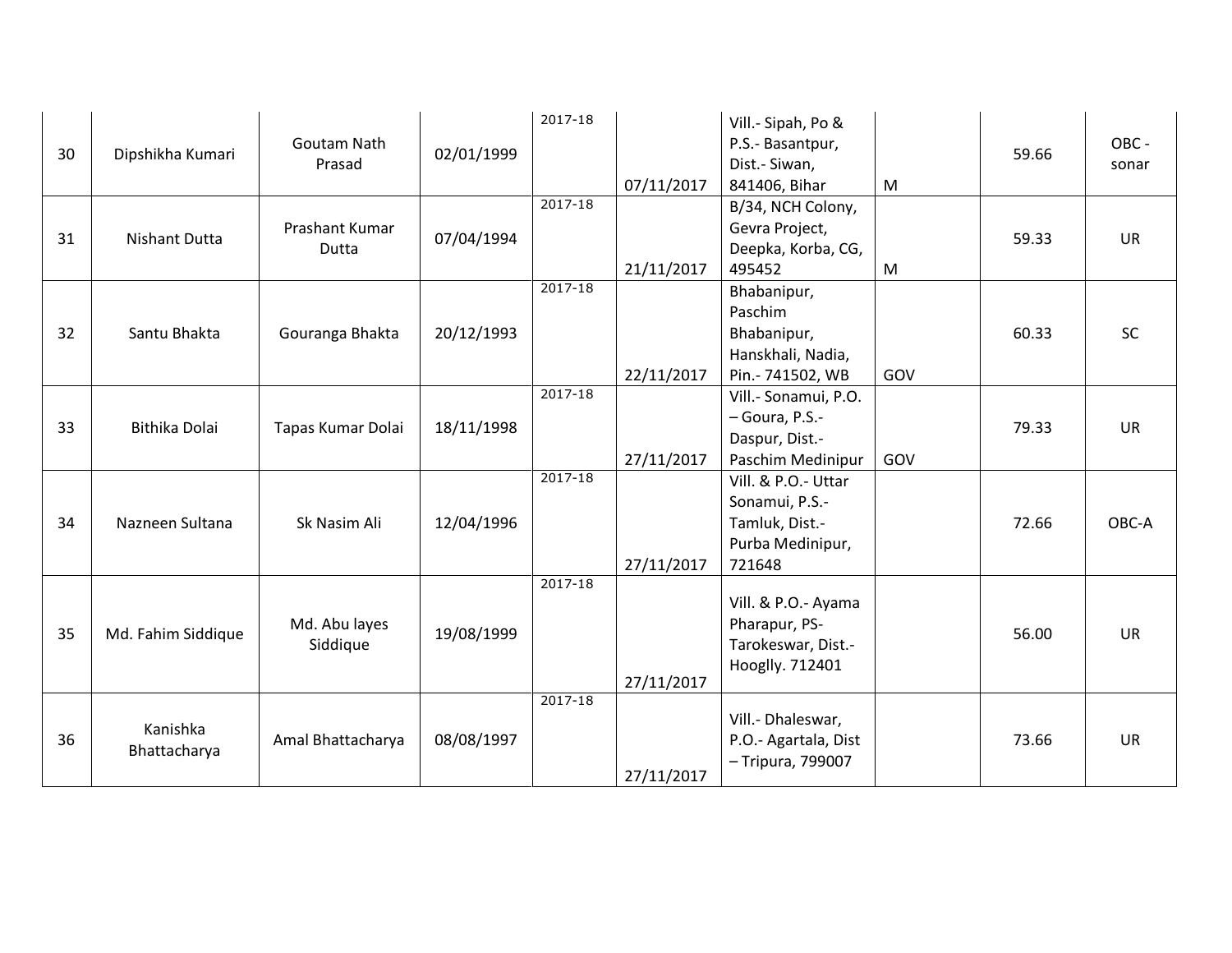| 37 | Bibekananda Bar         | Subal Chandra Bar       | 17/04/1995 | 2017-18     | 27/11/2017 | Vill. - Raipur, P.O.-<br>Raipur Paschimbar,<br>P.S.- Contai, Dist.-<br>Purba Medinipur,<br>721401          |     | 69.33 | SC        |
|----|-------------------------|-------------------------|------------|-------------|------------|------------------------------------------------------------------------------------------------------------|-----|-------|-----------|
| 38 | Bibha Kumari            | Vishnudev Mahato        | 05/01/2000 | $2017 - 18$ | 28/11/2017 | Vill.- Bambiya<br>Harlal, P.O.-<br>Dalsingsarai, Dist.-<br>Samastipur, Bihar,<br>848114                    | M   | 50.00 | OBC       |
| 39 | Ananya Das              | Mrityunjay Das          | 08/03/1997 | $2017 - 18$ | 28/11/2017 | Vill. & P.o.-<br>Chichuria, P.S. -<br>Nakashipara, Dist.-<br>Nadia, W.B.                                   | M   | 61.66 | <b>SC</b> |
| 40 | Vishwakant<br>Nirmalkar | Makhan Lal<br>Nirmalkar | 04/09/1981 | $2017 - 18$ | 28/11/2017 | 1295, Near<br>Jaistambh Pump<br>House, Arvind<br>Nagar<br>Bandhwapara<br>Sarkanda, Bilaspur,<br>CG, 495001 | M   | 53.33 | OBC       |
| 41 | Samrat Rana             | Asok Kumar Rana         | 18/03/1998 | $2017 - 18$ | 28/11/2017 | Vill. - Kola, P.O.-<br>Kolaghat, Dist.-<br>Purba Medinipur,<br>721134                                      | GOV | 55.33 | OBC-B     |
| 42 | Akash Koner             | Saroj Mohan Koner       | 17/03/1998 | $2017 - 18$ | 29/11/2017 | Harinarayanpur<br>Bijoyram, Kalitala,<br>Bijoyram, Burdwan,<br>W.B.,713101                                 | M   | 58.33 | <b>UR</b> |
| 43 | Nazrul Mobin            | Noorul Hasan            | 15/03/1999 | $2017 - 18$ | 28/11/2017 | Pipra Wazid, Ward<br>No. - 5, P.O. & P.S.-<br>Dhaka, Dist.- East<br>Champaran, Pin.-                       | M   | 51.66 | <b>UR</b> |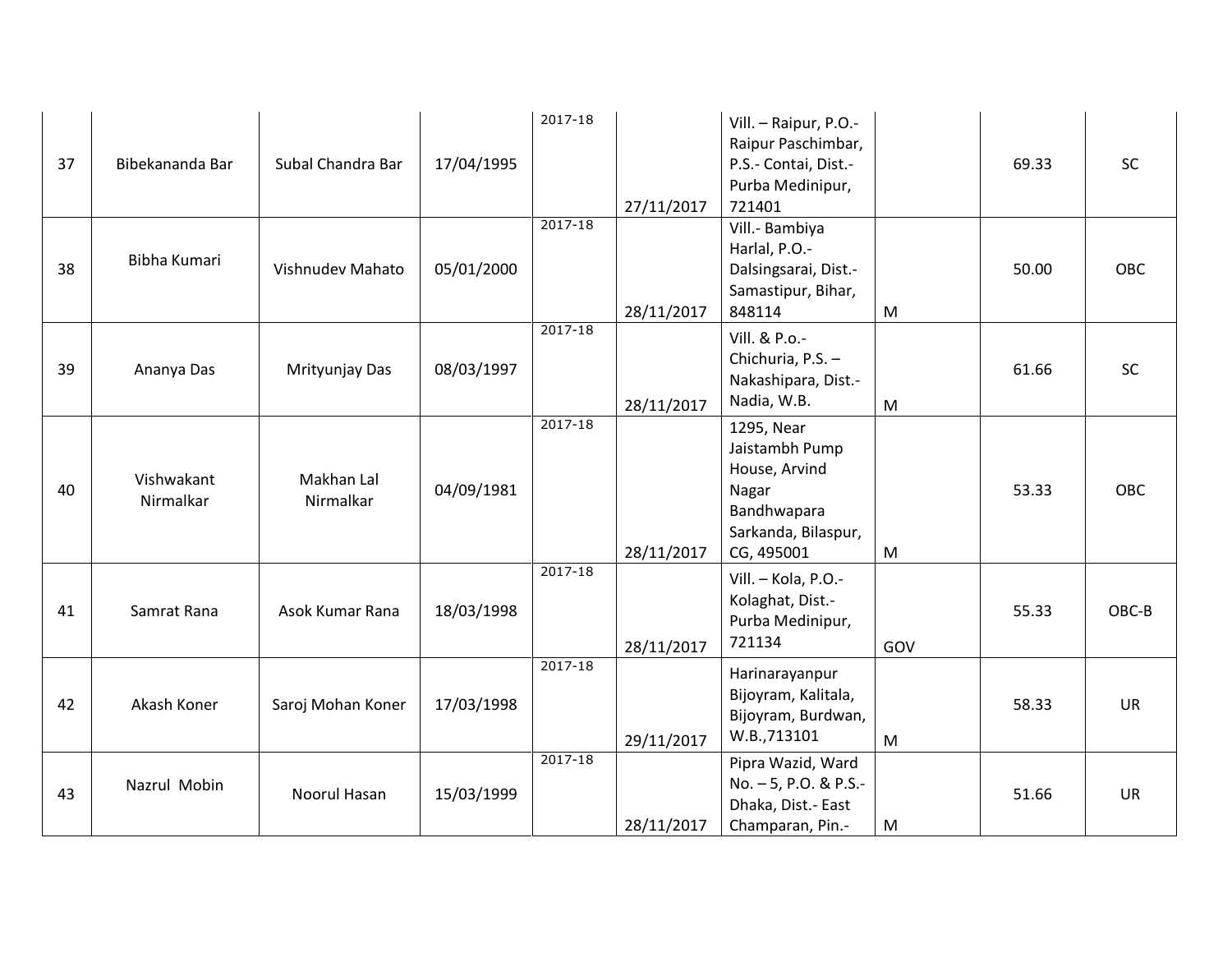|    |                  |                           |            |             |            | 845418                                                                                         |   |       |            |
|----|------------------|---------------------------|------------|-------------|------------|------------------------------------------------------------------------------------------------|---|-------|------------|
|    |                  |                           |            |             |            |                                                                                                |   |       |            |
| 44 | Akanshya Thakur  | <b>Binod Singh Thakur</b> | 31/07/1999 | $2017 - 18$ | 28/11/2017 | Thakurnuapada,<br>Nuapada, Odisha,<br>766105                                                   | M | 75.00 | <b>UR</b>  |
| 45 | Lucky Pradhani   | Lalit Mohan<br>Pradhani   | 09/05/1997 | $2017 - 18$ | 28/11/2017 | At.- Nilasaila Nagar,<br>P.O., P.S. & Dist.-<br>Nuapada, Odisha,<br>766105                     | M | 69.33 | <b>OBC</b> |
| 46 | Anil Kumar Singh | Yogendra Singh            | 12/06/1986 | $2017 - 18$ | 29/11/2017 | Vill.- Ahiyapur, P.O.<br>- Karwatahi, P.S.-<br>Gopalpur, Dist.-<br>Gopalganj, Bihar,<br>841501 | M | 53.33 | OBC-B      |
| 47 | Raiyan Ahmad     | Irshad                    | 02/01/1996 | $2017 - 18$ | 29/11/2017 | At. & $P.O. -$<br>Sagardina, P.S. -<br>Chiraiya, Dist.- East<br>Champaran, Bihar,<br>845418    | M | 57.00 | <b>UR</b>  |
| 48 | Nisha Roy        | Nitish Chandra Roy        | 10/11/1999 | $2017 - 18$ | 29/11/2017 | Hasan House,<br>Kzhikode Road,<br>Chemmad,<br>Tirurangadi                                      | M | 72.00 | <b>UR</b>  |
| 49 | Dodia Rajsinh    | Dodia Vijaysinh           | 06/05/1986 | $2017 - 18$ | 29/11/2017 | <b>Uttar Pradesh</b>                                                                           | M | 79.00 | <b>UR</b>  |
| 50 | <b>Km Palak</b>  | Satrughna Singh           | 18/12/1995 | $2017 - 18$ | 29/11/2017 | <b>Bihar</b>                                                                                   | M | 67.66 | <b>UR</b>  |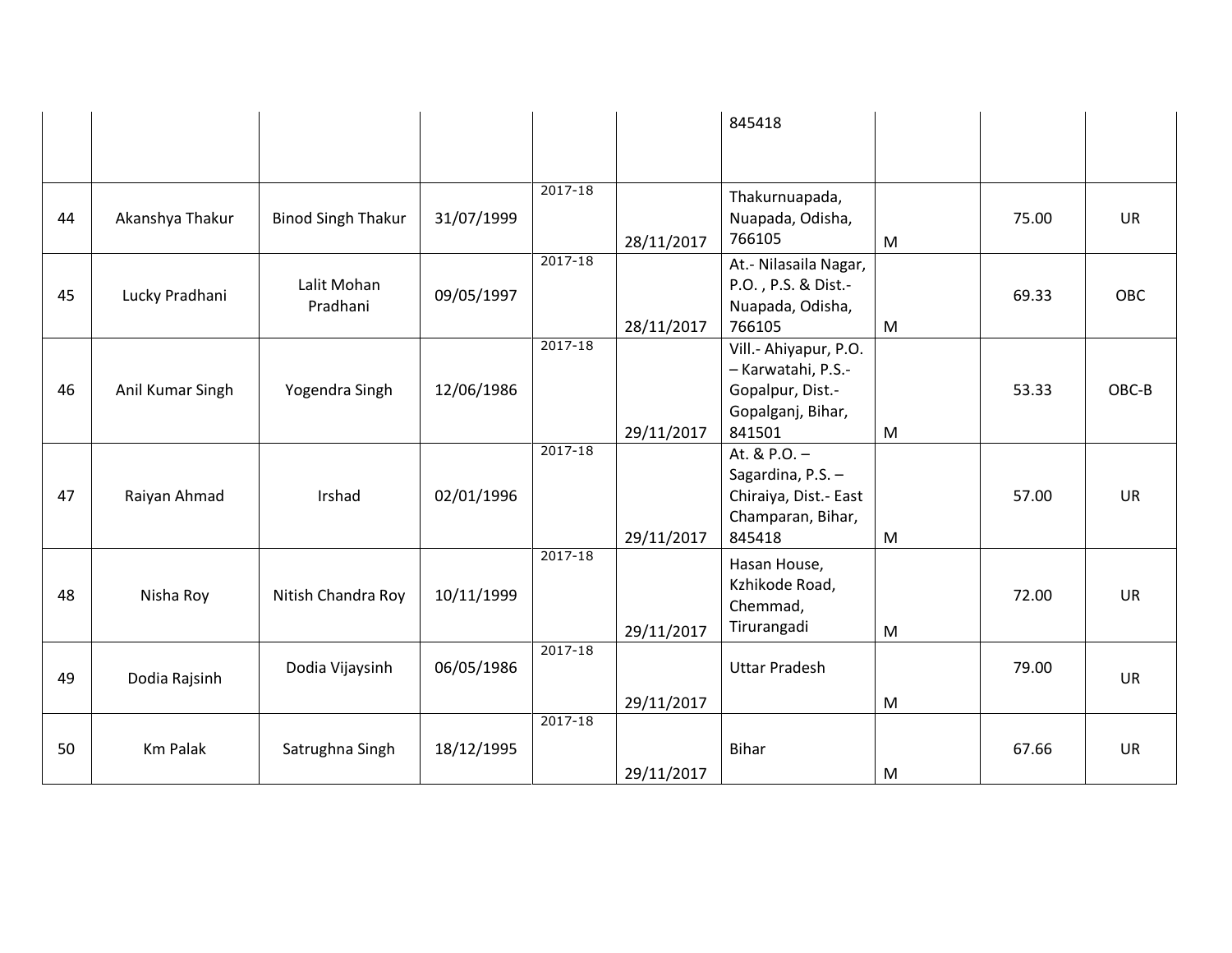

|                      | Institution Id (e.g.                  |                              |                      |                         | <b>AYU0265</b>                           |                                                                                                              |                                |                         |                                              |
|----------------------|---------------------------------------|------------------------------|----------------------|-------------------------|------------------------------------------|--------------------------------------------------------------------------------------------------------------|--------------------------------|-------------------------|----------------------------------------------|
|                      | AYU0001):<br><b>Institution Name:</b> |                              |                      |                         |                                          | RAGHUNATH AYURVED MAHAVIDYALAYA & HOSPITAL                                                                   |                                |                         |                                              |
| $S_{1}$<br><b>No</b> | <b>Name of Student</b>                | <b>Father's Name</b>         | <b>Date of Birth</b> | <b>Academic</b><br>Year | <b>Fee Receipt</b><br>number and<br>date | <b>Residential address</b>                                                                                   | Govt./<br>Managemen<br>t Quota | % of PCB in<br>$10 + 2$ | Category (<br>Gen./SC/<br>ST/OBC/<br>others) |
| 1                    | Amritaksha Ghosh                      | Late Laxman<br>Chandra Ghosh | 13/11/2000           | 2019-20                 | 09.07.2019                               | M.M.Roy<br>Roodraksh<br>Apartment, Netaji<br>Chowmuhani,<br>Agartala,<br>Tripura(W), Pin-<br>799001          | All India                      | 83.33                   | <b>UR</b>                                    |
| 2                    | Ranabir Debnath                       | Golak Debnath                | 27/01/2002           | 2019-20                 | 12.07.2019                               | Vill. - Dalubari,<br>P.O. & P.S.-<br>Ambassa, Pin-<br>799289, Tripura                                        | All India                      | 79.66                   | <b>OBC</b>                                   |
| 3                    | Anusri Shaw                           | Vishwajit Shaw               | 23/11/1998           | 2019-20                 | 25.07.2019                               | $H/No. - 35/7/1, B.$<br>L. No. $-19$ ,<br>Katahari Road,<br>P.O.- Kankirana, Pin<br>$-743126$ , Dist $- N$ . | <b>Free Seat</b>               | 74.66                   | <b>UR</b>                                    |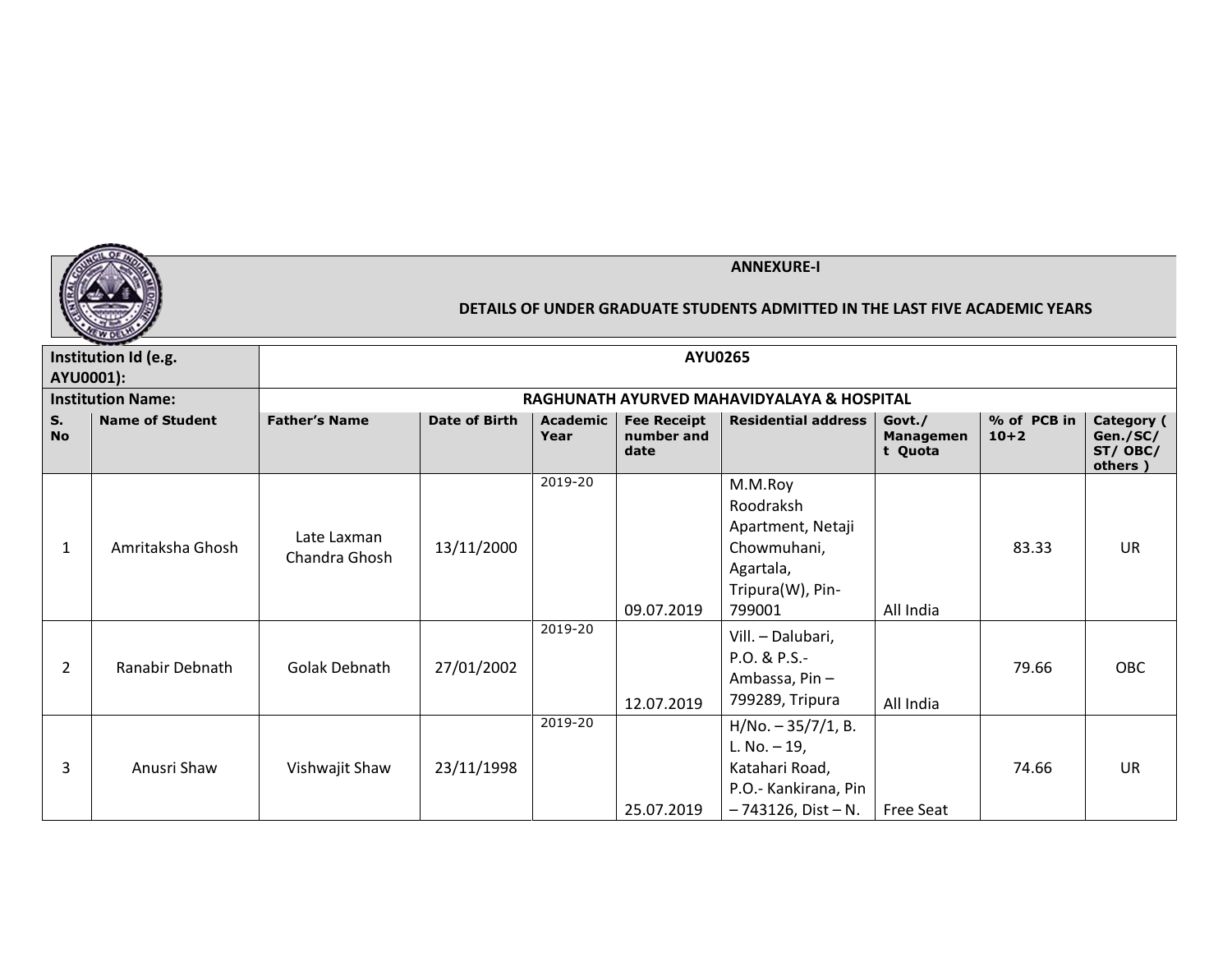|                |                    |                    |            |         |            | 24 parganas                              |           |       |           |
|----------------|--------------------|--------------------|------------|---------|------------|------------------------------------------|-----------|-------|-----------|
|                |                    |                    |            |         |            |                                          |           |       |           |
|                |                    |                    |            | 2019-20 |            | Vill.- Kampa<br>Paschimpara, P.O.-       |           |       |           |
| 4              | Ritabrata Karmakar | Rakhahari Karmakar | 06/08/1999 |         |            | Kampa, P.S.-<br>Bizpur, Dist.- North     |           | 76.33 | <b>UR</b> |
|                |                    |                    |            |         | 25.07.2019 | 24 Parganas,<br>743193, W.B.             | Pay Seat  |       |           |
|                |                    |                    |            | 2019-20 |            | Vill.- Raiganj<br>Ramendra Pally,        |           |       |           |
| 5              | Sayantani Maitra   | Susanta Maitra     | 11/12/1999 |         |            | P.O.- Raiganj. Dist.-                    |           | 55.00 | <b>UR</b> |
|                |                    |                    |            |         | 05.08.2019 | Uttar Dinajpur,<br>733134                | All India |       |           |
|                |                    |                    |            | 2019-20 |            | Vill & P.O. $-$<br>Pantihal(East), P.S.  |           |       |           |
| 6              | Suvendu Maji       | Subrata Kumar Maji | 28/07/2001 |         |            | - J. B. Pur, Dist.-                      |           | 72.66 | <b>UR</b> |
|                |                    |                    |            |         | 05.08.2019 | Howrah, 711410,<br>W.B.                  | All India |       |           |
|                |                    |                    |            | 2019-20 |            | VILL - Mahajar,                          |           |       |           |
| $\overline{7}$ | <b>Bibek Panda</b> | <b>Tapan Panda</b> | 05/08/1999 |         |            | P.O.- Gobra, DIST.-<br>Purba Medinipur,  |           | 79.00 | <b>UR</b> |
|                |                    |                    |            | 2019-20 | 22.08.2019 | PIN.- 721441, WB                         | Pay Seat  |       |           |
| 8              | Ankit Jha          | Roma Kumar Jha     | 11/12/2000 |         |            | 1/1, Thackerary<br>Road, Alipur, Kol-    |           | 72.33 | <b>UR</b> |
|                |                    |                    |            |         | 23.08.2019 | 700 027                                  | Free Seat |       |           |
|                |                    |                    |            | 2019-20 |            | Vill.- Mogra, P.O. -<br>Ramchak, P.S.-   |           |       |           |
| 9              | Atanu Sahoo        | <b>Tarun Sahoo</b> | 12/05/1999 |         |            | Mayna, Dist.- Purba                      |           | 76.33 | OBC-B     |
|                |                    |                    |            | 2019-20 | 24.08.2019 | Medinipur, 721644                        | Free Seat |       |           |
| 10             | Anamika Maurya     | Ghanshyam Murya    | 24/11/1998 |         |            | 7, Sarkar Bye Lane,<br>Kolkata - 700 007 |           | 62.66 | <b>UR</b> |
|                |                    |                    |            |         | 24.08.2019 |                                          | Free Seat |       |           |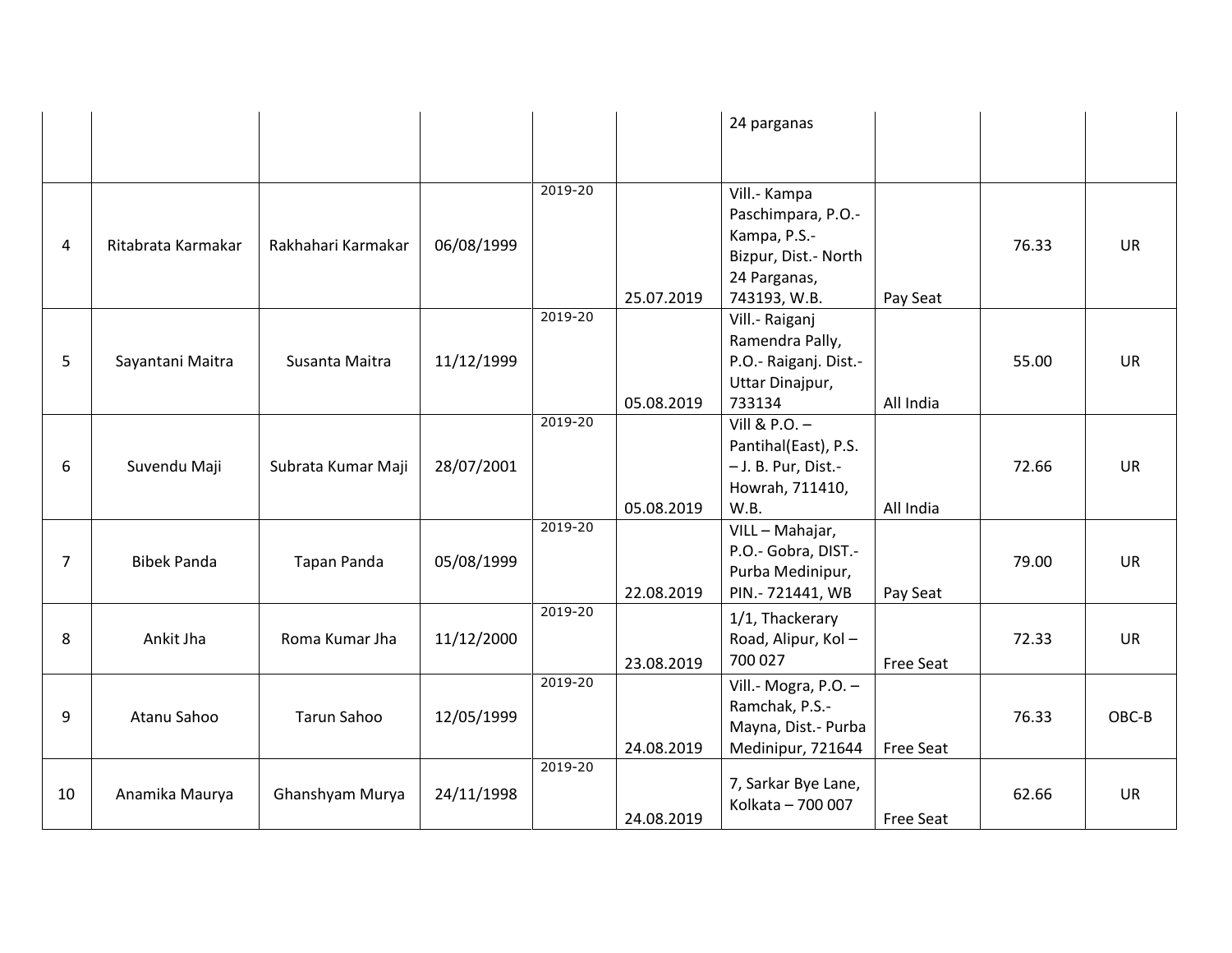| 11 | Sujay Ray                     | Kumaresh Ray                    | 01/01/1993 | 2019-20 | 26.08.2019 | At.- Panditpur, P.O.<br>- Chupria, P.S. -<br>Hanskhali, Dist.-<br>Nadia, 741502                                   | Pay Seat  | 65.33 | <b>UR</b> |
|----|-------------------------------|---------------------------------|------------|---------|------------|-------------------------------------------------------------------------------------------------------------------|-----------|-------|-----------|
| 12 | Sheikh Shehnaz<br>Mustafa     | Sheikh Shonarul<br>Shah Mustafa | 24/11/1998 | 2019-20 | 17.09.2019 | House No.12,<br>Rafet Ali path, P.O.-<br>Hatigaon,<br>Guwahati, Kamrup<br>(Metropolitan),<br>781038, Assam        | Pay Seat  | 68.33 | OBC(NCL)  |
| 13 | Dipashree Laha                | Dibakar Laha                    | 05/12/1997 | 2019-20 | 17.09.2019 | Vill.- Gohalpota,<br>P.O. & P.S.-<br>Jagatballavpur,<br>Dist.- Hawrah,<br>711408                                  | Free seat | 63.33 | OBC - B   |
| 14 | Sumit Jogeshchandra<br>Sikdar | Jogeshchandra<br>Sikdar         | 26.12.2001 | 2019-20 | 17.09.2019 | 001, Bhairav<br>Arcade, Near<br>Mohan Palm,<br>Aptewadishirgaon,<br>Badlapur(E)m<br>Thane, 421503,<br>Maharashtra | Pay Seat  | 61.66 | <b>UR</b> |
| 15 | Miliara Rehman                | Abdul Gani Rehman               | 30/06/2000 | 2019-20 | 17.09.2019 | Vill.- Halapakuri<br>P.O.- Howly<br>Dist.- Barpeta<br>Pin.- 781316                                                | Pay Seat  | 73.66 | <b>UR</b> |
| 16 | Yashmita Debroy               | Joydip Debroy                   | 27/01/2001 | 2019-20 | 18.09.2019 | M.A. Sarani,<br>Saptagram,<br>Bisharpara, Birati,<br>$Kol - 158$                                                  | Free Seat | 68.66 | <b>UR</b> |
| 17 | Arpita Das                    | <b>Tapan Das</b>                | 07/10/1997 | 2019-20 | 16.09.2020 | Uppar para, amlala,<br>Burddhaman,<br>713359                                                                      | Pay Seat  | 68.00 | <b>UR</b> |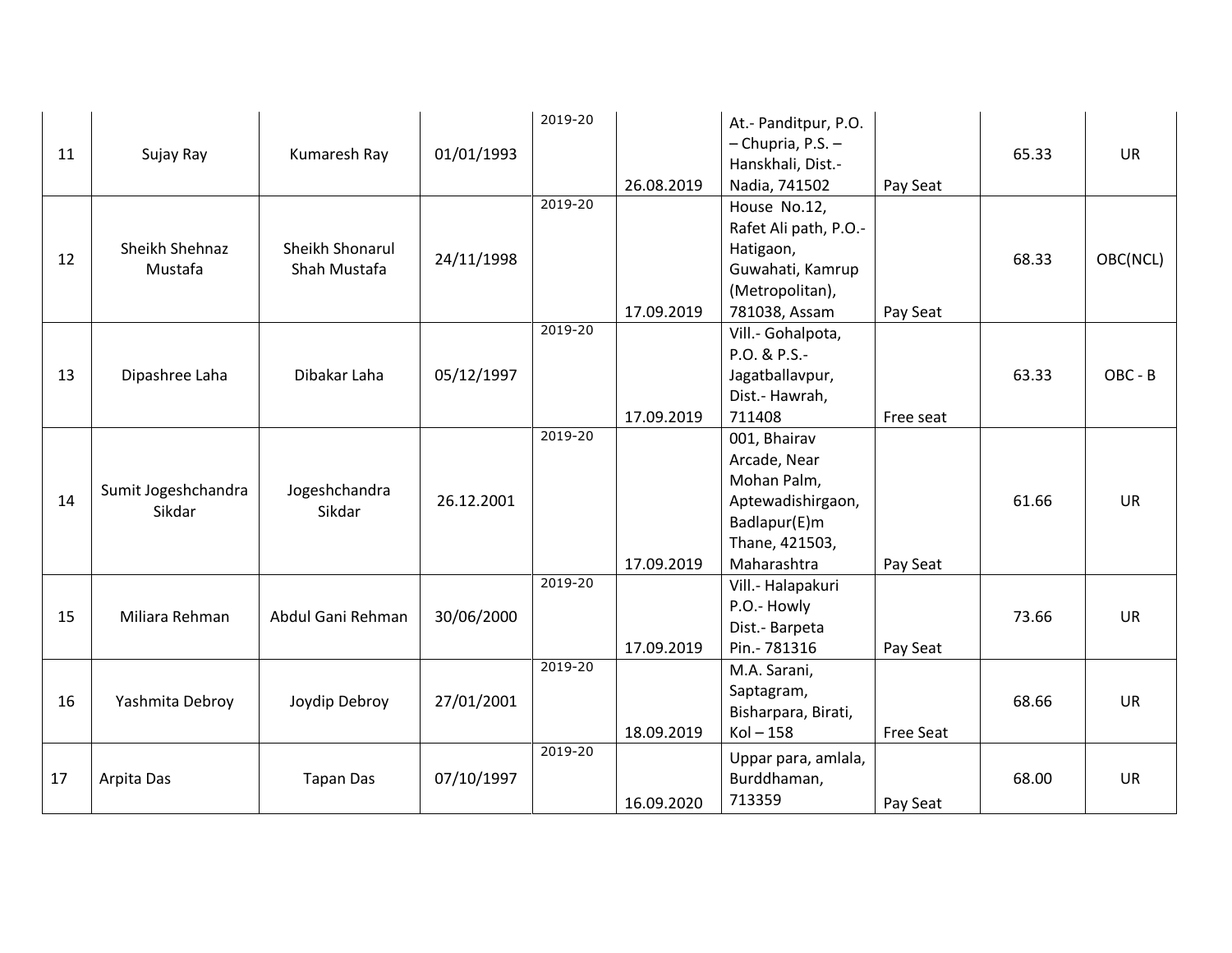| 18 | Sanga Sarkar      | <b>Uday Sarkar</b>      | 04/12/2001 | 2019-20 | 16.09.2020 | GOBINDAPUR,<br>RAJKHAMAR, INDUS,<br><b>BANKURA</b>                                              | Pay Seat | 83.60 | <b>UR</b> |
|----|-------------------|-------------------------|------------|---------|------------|-------------------------------------------------------------------------------------------------|----------|-------|-----------|
| 19 | Santanu Patra     | Kinkar Patra            | 28/08/1998 | 2019-20 | 16.09.2020 | <b>VILL &amp; P.O.-</b><br>JANGALPARA, PS-<br>PURSURAH,<br>HOOGHLY, 712401                      | Pay Seat | 63.80 | <b>UR</b> |
| 20 | Atasi Garai       | Apurba Garai            | 08/07/2000 | 2019-20 | 16.09.2020 | PO - MOLOYPUR, PS<br>ARAMBAGH,<br>HOOGHLY, 712615                                               | Pay Seat | 66.20 | OBC-B     |
| 21 | Debnarayan Ghorai | Radha Krishna<br>Ghorai | 22/10/1999 | 2019-20 | 16.09.2020 | P.O.- ITABERIA, P.S.-<br>BHUPATINAGAR,<br>PURBA MEDINIPUR,<br>721456                            | Pay Seat | 49.40 | <b>UR</b> |
| 22 | Ayantika Metia    | Syamsundar Metia        | 30/07/2001 | 2019-20 | 16.09.2020 | VILL.- AMCHATA, PO -<br>KULTIKARI, PS.-<br>SHYAMPUR, HOWRAH,<br>711312                          | Pay Seat | 69.00 | <b>UR</b> |
| 23 | Shiv Kumar Saroj  | Hari Ram Saroj          | 31/10/1993 | 2019-20 | 16.09.2020 | Vill - NACHRAULA,<br>PO- MANAPUR, PS-<br>AASPUR DEVSARA,<br>PRATAPGARH, UTTAR<br><b>PRADESH</b> | Pay Seat | 68.40 | <b>SC</b> |
| 24 | Ankita Giri       | Ashok Kumar Giri        | 27/06/1999 | 2019-20 | 17.09.2020 | AT-SALADIHA, P.O.-<br>KHUNTAPAL, P.S.-<br>RASHGOBINDPUR,<br>Dist.- MAYURBHANJ,<br>757020        | Pay Seat | 52.00 | UR        |
| 25 | Alok Pandey       | Brijvash Pandey         | 25/07/1992 | 2019-20 | 16.09.2020 | BELI, PO KECHHURY,<br>PS CORNELGANJ,<br>ALLAHABAD, UTTAR<br>PRADESH, 211002                     | Pay Seat | 58.80 | <b>UR</b> |
| 26 | Tamojit Pahari    | Dipak Kumar Pahari      | 08/09/1999 | 2019-20 | 16.09.2020 | ATHILAGORI, PO & PS<br>CONTAI, PURBA<br>MEDINIPUR, W.B.,<br>721401                              | Pay Seat | 70.40 | <b>UR</b> |
| 27 | Jemima Akhtar     | Dewan Abdul Jabbar      | 24/06/1999 | 2019-20 | 17.09.2020 | NAGARJHAR, PO & PS<br>HOWLY, BARPETA,<br>ASSAM, 781316                                          | Pay Seat | 77.60 | UR        |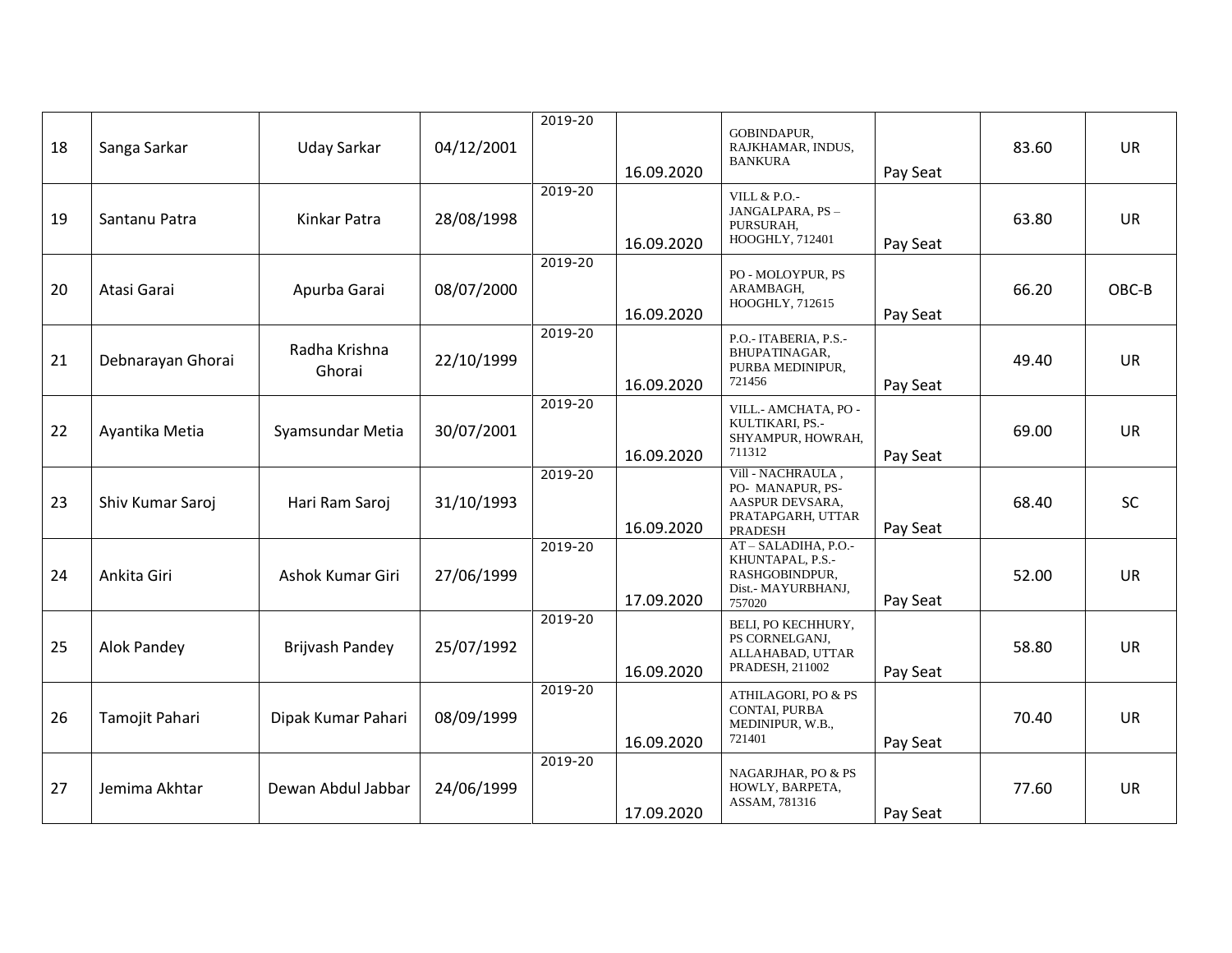| 28 | Ravi Shankar          | Yotendra Singh         | 18/07/2001 | 2019-20 | 17.09.2020 | KORBADDHA PATAILI,<br>PO & PS UJIARPUR,<br>DIST-SAMASTIPUR,<br>BIHAR, 848132                                   | Pay Seat | 63.00 | <b>OBC</b> |
|----|-----------------------|------------------------|------------|---------|------------|----------------------------------------------------------------------------------------------------------------|----------|-------|------------|
| 29 | Komal                 | Ram Babu Sah           | 25/10/2000 | 2019-20 | 17.09.2020 | CHAINPUR, PO<br>DAMODARPUR, PS<br>KANTI, DIST.-<br>MUZAFFARPUR,<br>BIHAR, 843113                               | Pay Seat | 62.80 | <b>OBC</b> |
| 30 | Kamalesh Biswas       | Sunil Kumar Biswas     | 03/04/1997 | 2019-20 | 17.09.2020 | MONDALPARA, PO<br><b>MATUADHAM</b><br>MONDALPARA, PS<br>GAIGHATA, DIST.-<br>NORTH 24 PARGANAS,<br>W.B., 743245 | Pay Seat | 48.50 | SC         |
| 31 | Subhadeep Halder      | Rajkumar Halder        | 18/11/1999 | 2019-20 | 17.09.2020 | DHUPGURI, P.O. & P.S.<br>DHUPGURI, DIST-<br>JALPAIGURI, W.B.,<br>735210                                        | Pay Seat | 63.80 | <b>SC</b>  |
| 32 | Nasim Ahmad           | Ainul Haque Ansari     | 08/09/1998 | 2019-20 | 17.09.2020 | HARNATAND, PO<br>HARNATAND, PS<br>LAKARIA, dist-WEST<br>CHAMPARAN, BIHAR,<br>845105                            | Pay Seat | 61.20 | <b>OBC</b> |
| 33 | <b>Tanmoy Biswas</b>  | <b>Tapas Biswas</b>    | 04/07/2001 | 2019-20 | 17.09.2020 | GANDHIGRAM, PO<br><b>GANDHIGRAM, PS</b><br>AIRPORT, DIST.- WEST<br>TRIPURA, TRIPURA,<br>799012                 | Pay Seat | 64.60 | <b>SC</b>  |
| 34 | Praddhumna Sharma     | Madhusudan<br>Sharma   | 01/04/1999 | 2019-20 | 17.09.2020 | VILL KHARGONE, PO &<br>PS KHARGONE, DIST.-<br><b>KHARGONE (WEST</b><br>NIMAR), MADHYA<br>PRADESH, 451001       | Pay Seat | 61.00 | <b>UR</b>  |
| 35 | Srabantika Majumder   | <b>Tushar Majumder</b> | 03/01/2001 | 2019-20 | 18.09.2020 | <b>FULKUMARI, PO</b><br>FULKUMARI, PS R. K.<br>PUR, dist - GOMATI,<br>TRIPURA, 799013                          | Pay Seat | 67.60 | <b>UR</b>  |
| 36 | <b>Bipradip Ghosh</b> | <b>Bimal Ghosh</b>     | 22/09/2000 | 2019-20 | 18.09.2020 | UTTAR MAHESHPUR,<br>PO KATHALIA, PS<br>JATRAPUR, DIST.-<br>SEPAHIJALA, TRIPURA,<br>799131                      | Pay Seat | 76.00 | OBC        |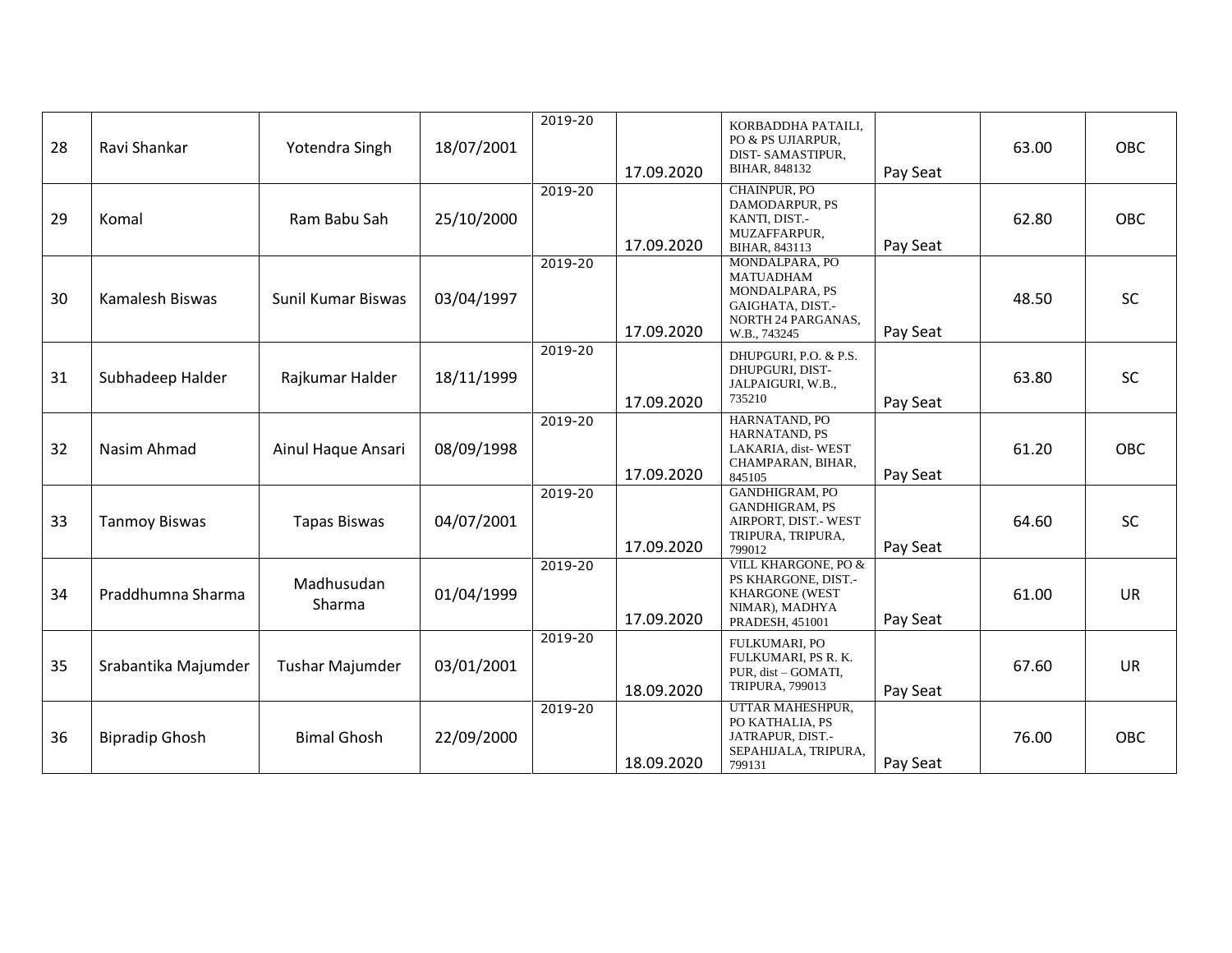| 37 | Abhijeet Roy          | Ujjal Kanti Roy                   | 02/07/2000 | 2019-20 | 18.09.2020 | JHALDA, P.O.- JHALDA,<br>P.S. - JHALDA, DIST-<br>PURULIA, W.B., 723202                                       | Pay Seat | 58.60 | <b>UR</b>  |
|----|-----------------------|-----------------------------------|------------|---------|------------|--------------------------------------------------------------------------------------------------------------|----------|-------|------------|
| 38 | Md Labib              | Md. Zamirul Islam                 | 05/04/2000 | 2019-20 | 18.09.2020 | ZAMIRA, PO<br><b>BALUPARA, PS</b><br><b>BARSOI, VIA - BARSOI</b><br>GHAT, DIST-<br>KATIHAR, BIHAR,<br>854317 | Pay Seat | 56.20 | <b>UR</b>  |
| 39 | Sourav Chakraborty    | Lt. Paresh Chandra<br>Chakraborty | 12/01/1982 | 2019-20 | 18.09.2020 | NAGARTHUBA, PO<br>AKRAMPUR, PS<br>HABRA, DIST - NORTH<br>24 PARGANAS, W.B.,<br>743263                        | Pay Seat | 62.20 | <b>UR</b>  |
| 40 | Joysree Paul          | Dipak Kumar Paul                  | 12/04/1997 | 2019-20 | 18.09.2020 | SADAGRAM, P.O.<br>DHOLAIBAZAR, P.S.<br>DHOLAI, DIST.-<br>CACHAR, ASSAM,<br>788114                            | Pay Seat | 62.80 | <b>OBC</b> |
| 41 | Arnav Anand           | Ratnesh Kumar<br>Ratna            | 23/02/2002 | 2019-20 | 18.09.2020 | CHHAPRA, PO PS<br>BHAGWANBAZAR,<br>DIST-SARAN, BIHAR,<br>841301                                              | Pay Seat | 73.80 | OBC        |
| 42 | <b>Jyotiom Sarkar</b> | Ajoy Kumar Sarkar                 | 17/12/1995 | 2019-20 | 18.09.2020 | SUPRAKANDI, PO<br><b>GIRISHGANJBAZAR, PS</b><br>NILIMBAZAR, DIST-<br>KARIMGANJ, ASSAM,<br>788711             | Pay Seat | 51.20 | <b>SC</b>  |
| 43 | Deepayan Sau          | Tapan Kumar Sau                   | 10/10/2000 | 2019-20 | 18.09.2020 | CHAPDA, PO CHAPDA,<br>PS PANSKURA, DIST-<br>PURBA MEDINIPUR,<br>W.B., 721154                                 | Pay Seat | 71.80 | OBC-B      |
| 44 | Jhumuk Lal Sahu       | Sant Ram Sahu                     | 22/01/1987 | 2019-20 | 18.09.2020 | HARINBHATTHA, P.O.<br>HARINBHATTHA, PS<br>PALARI, DIST-<br><b>BALODA BAZAR,</b><br>CHHATTISGARH,<br>492014   | Pay Seat | 61.20 | <b>OBC</b> |
| 45 | Swasti Saurav Nayak   | Gajendra Nayak                    | 01/07/1992 | 2019-20 | 18.09.2020 | BHUBESWANAR, P.O.<br>& P.S. HANSAPAL<br>BHUBANESWAR,<br><b>ODISHA, 752101</b>                                | Pay Seat | 66.60 | <b>UR</b>  |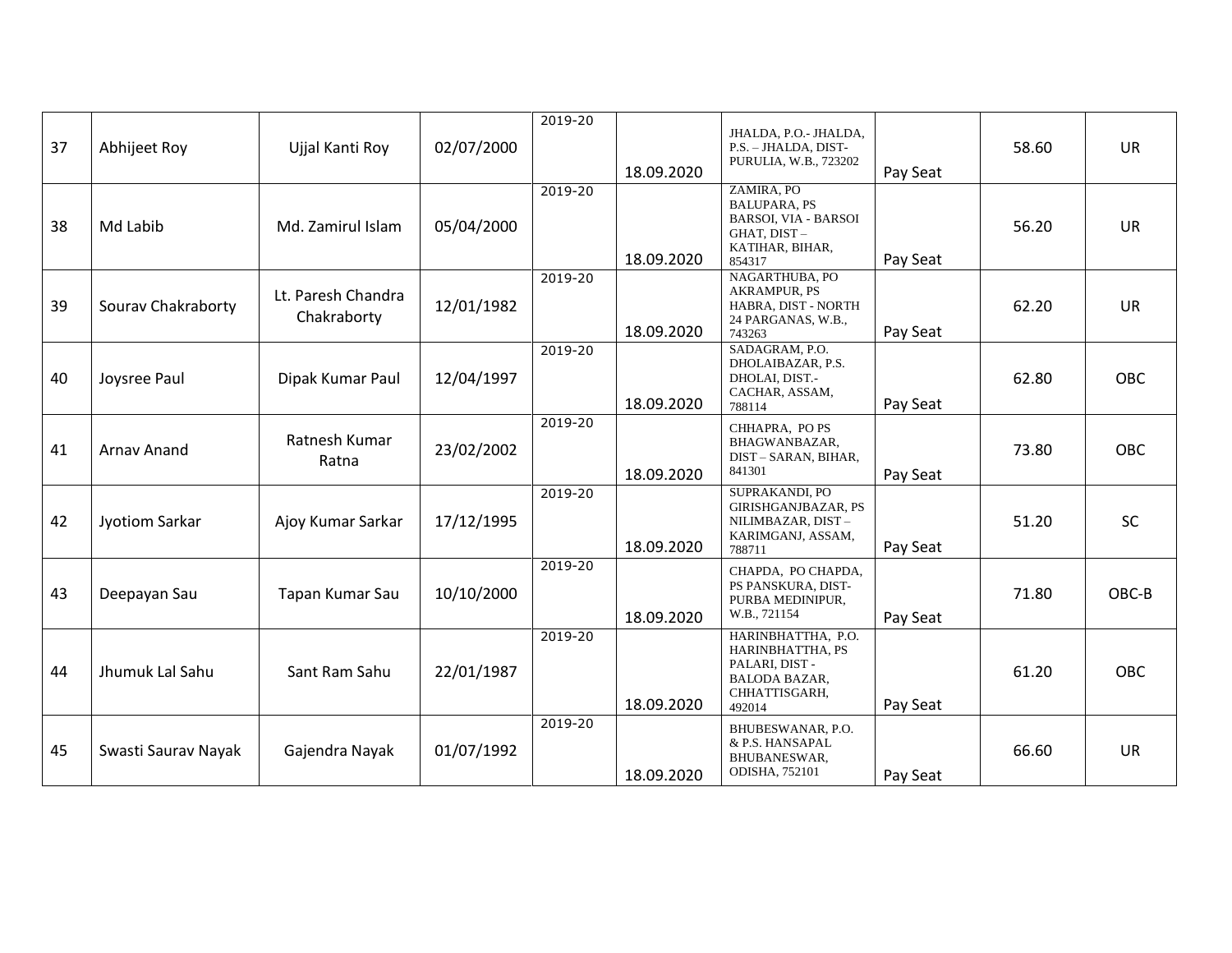| 46 | Anitesh Nandi   | Ajay Nandi                | 01/02/2001 | 2019-20 | 19.09.2020 | VILL. - RANGUA, P.O.-<br>AKNA NISCHINTAPUR,<br>JHARGRAM-<br>JHARGRAM, W.B.,<br>721507            | Pay Seat | 59.20 | OBC-B     |
|----|-----------------|---------------------------|------------|---------|------------|--------------------------------------------------------------------------------------------------|----------|-------|-----------|
| 47 | Sk Ashakul Mia  | Sk Khayrul Hossain<br>Mia | 28/08/2002 | 2019-20 | 19.09.2020 | VILL GIMAGERIA, PO<br><b>SRIRAMPUR, PS</b><br>CONTAI, DIST.- PURBA<br>MEDINIPUR, W.B.,<br>721401 | Pay Seat | 73.80 | <b>UR</b> |
| 48 | Syed Amirmalik  | Syed Badesha              | 20/06/1996 | 2019-20 | 19.09.2020 | ALIPORE, PO.-<br>ALIPORE, PS. -<br>ALIPORE, KOLKATA,<br>W.B., 700027                             | Pay Seat | 77.60 | <b>UR</b> |
| 49 | Syed Sai Mastan | Syed Lalsha               | 10/12/1999 | 2019-20 | 19.09.2020 | 7D/1, ALIPORE,<br>GOPALNAGAR ROAD,<br>KOLKATA, W.B., 700027                                      | Pay Seat | 79.80 | <b>UR</b> |
| 50 | Amit Kumar      | Raghunath Prasad          | 12/03/1982 | 2019-20 | 19.09.2020 | KARIMCHAK,<br>SARKARI BAZAR,<br>CHAPRA,<br>SARAN, BIHAR, 841301                                  | Pay Seat | 68.20 | <b>UR</b> |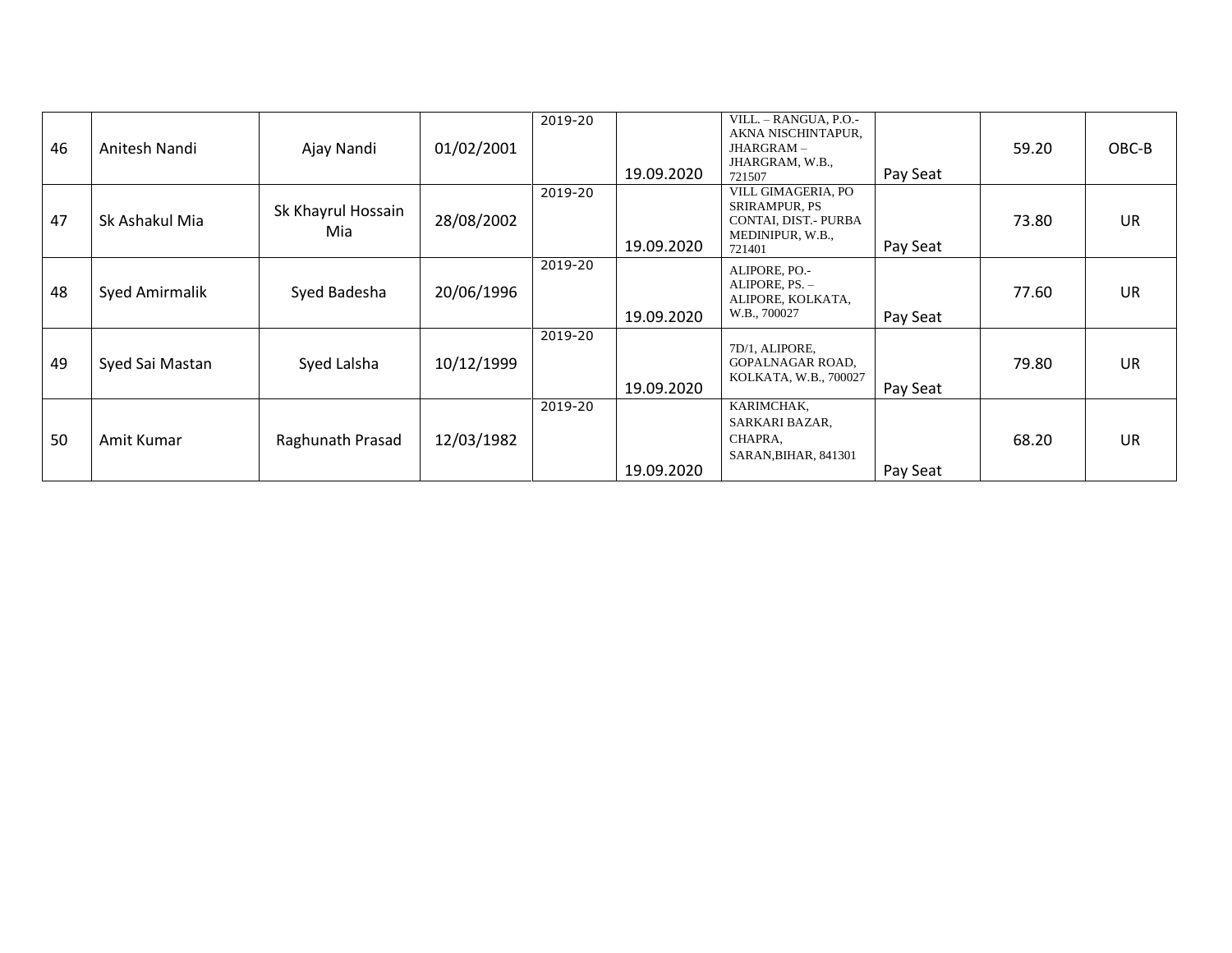

|                 | Institution Id (e.g.     |                        |                      |                  | <b>AYU0265</b>                           |                                                                                                                        |                                       |                         |                                               |
|-----------------|--------------------------|------------------------|----------------------|------------------|------------------------------------------|------------------------------------------------------------------------------------------------------------------------|---------------------------------------|-------------------------|-----------------------------------------------|
| AYU0001):       |                          |                        |                      |                  |                                          |                                                                                                                        |                                       |                         |                                               |
|                 | <b>Institution Name:</b> |                        |                      |                  |                                          | RAGHUNATH AYURVED MAHAVIDYALAYA & HOSPITAL                                                                             |                                       |                         |                                               |
| S.<br><b>No</b> | <b>Name of Student</b>   | <b>Father's Name</b>   | <b>Date of Birth</b> | Academic<br>Year | <b>Fee Receipt</b><br>number and<br>date | <b>Residential address</b>                                                                                             | Govt./<br><b>Managemen</b><br>t Quota | % of PCB in<br>$10 + 2$ | Category (<br>Gen./SC/<br>ST/ OBC/<br>others) |
| 1               | Utsa Halder              | Upendra Nath<br>Halder | 02/12/1998           | $2020 - 21$      | 25.02.2021                               | At. - 32, D. P.<br>Sarani, Coopers<br>Camp., Ward - 08,<br>Ranaghat - I,<br>741232, Nadia,<br>W.B.                     | Pay Seat                              | 76.33                   | <b>SC</b>                                     |
| 2               | Ananya Ganguly           | <b>Arup Ganguly</b>    | 26/05/2001           | $2020 - 21$      | 25.02.2021                               | At. - Joynagar,<br>Ward - 11, Near<br>Upendra Vidhya<br>Bhaban School,<br>Agartala, West<br>Tripura, 799001            | Pay Seat                              | 73.33                   | <b>UR</b>                                     |
| 3               | Asmit Mukherjee          | Achintya Mukherjee     | 19/02/2002           | 2020-21          | 12.03.2021                               | At. - Bhatbandh<br>Mahato Para,<br>Kumar Kanali, C.P.<br>Bye Lane, Purulia<br>Municipality, Ward<br>$-4, 723101, W.B.$ | <b>Free Seat</b>                      | 79.33                   | <b>UR</b>                                     |